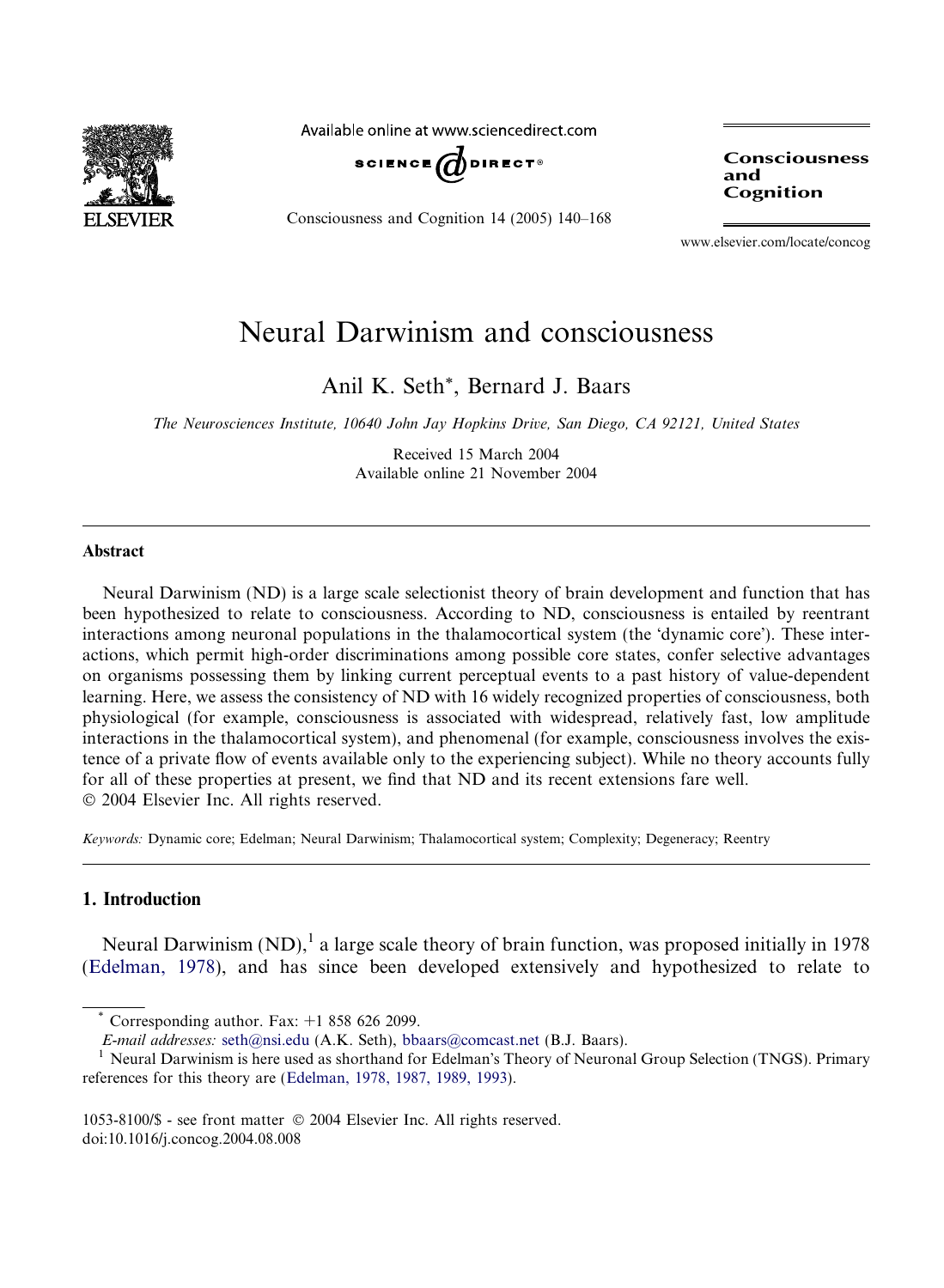<span id="page-1-0"></span>Table 1

Sixteen widely recognized properties of consciousness that are used to assess the adequacy of Neural Darwinism as a theory of consciousness

- 1. Range of conscious contents
- 2. Widespread brain effects
- 3. Informative conscious contents
- 4. Rapid adaptivity and fleetingness
- 5. Internal consistency
- 6. Limited capacity and seriality
- 7. Sensory binding
- 8. Self attribution
- 9. Accurate reportability
- 10. Subjectivity
- 11. Focus-fringe structure
- 12. Consciousness facilitates learning
- 13. Stability of conscious contents
- 14. Allocentricity
- 15. Consciousness is useful for voluntary decision making
- 16. Involvement of the thalamocortical core

consciousness [\(Edelman, 1987, 1989, 1993, 2003, 2004; Edelman & Tononi, 2000; Tononi & Edel](#page-25-0)[man, 1998](#page-25-0)). Here we attempt a thorough analysis of the degree to which that claim has been sustained, and what gaps remain. Our strategy will be to emphasize empirical results and to deliberately sidestep philosophical debates. We will assess the consistency of ND with more than a dozen widely recognized properties of consciousness (see Table 1); however, we do not attempt a comparative analysis of competing theories. Scientific studies of the brain basis of consciousness are now quite common, and of good quality [\(Baars, Banks, & Newman, 2003](#page-24-0)). It therefore seems timely to review the evidence that any theory, such as ND, must account for.

# 1.1. Consciousness and the brain

Physiologically, three fundamental facts stand out about consciousness. First, there is the finding, dating back to Hans Berger in 1929 [\(Berger, 1929](#page-24-0)), that waking consciousness is associated with lowamplitude, irregular EEG activity in the 20–70Hz range. Conversely, unconscious states like deep sleep, coma, general anesthesia, and epileptic states of absence show a predominance of slow-wave, high-amplitude and more regular voltages at less than 4Hz ([Baars, Ramsoy, & Laureys, 2003](#page-24-0)).<sup>2</sup>

The second fundamental fact is that consciousness seems to be distinctively associated with the thalamus and cortex. Damage to the brainstem or thalamus can abolish the state of consciousness, while damage to sensory cortex appears to delete specific conscious features such as color vision, visual motion, conscious experiences of objects and faces, and the like. No other brain structures show these distinctive effects when damaged.

<sup>&</sup>lt;sup>2</sup> More recent work has shown that cortical gamma activity may co-occur with classical deep sleep activity, in synchronized bursts during the peaks of the slow waves [\(Steriade, McCormick, & Sejnowski, 1993\)](#page-27-0). Nevertheless, there is still a striking association of consciousness with continuous gamma, and unconscious states with intermittent gamma bursts at slower than 4 Hz intervals.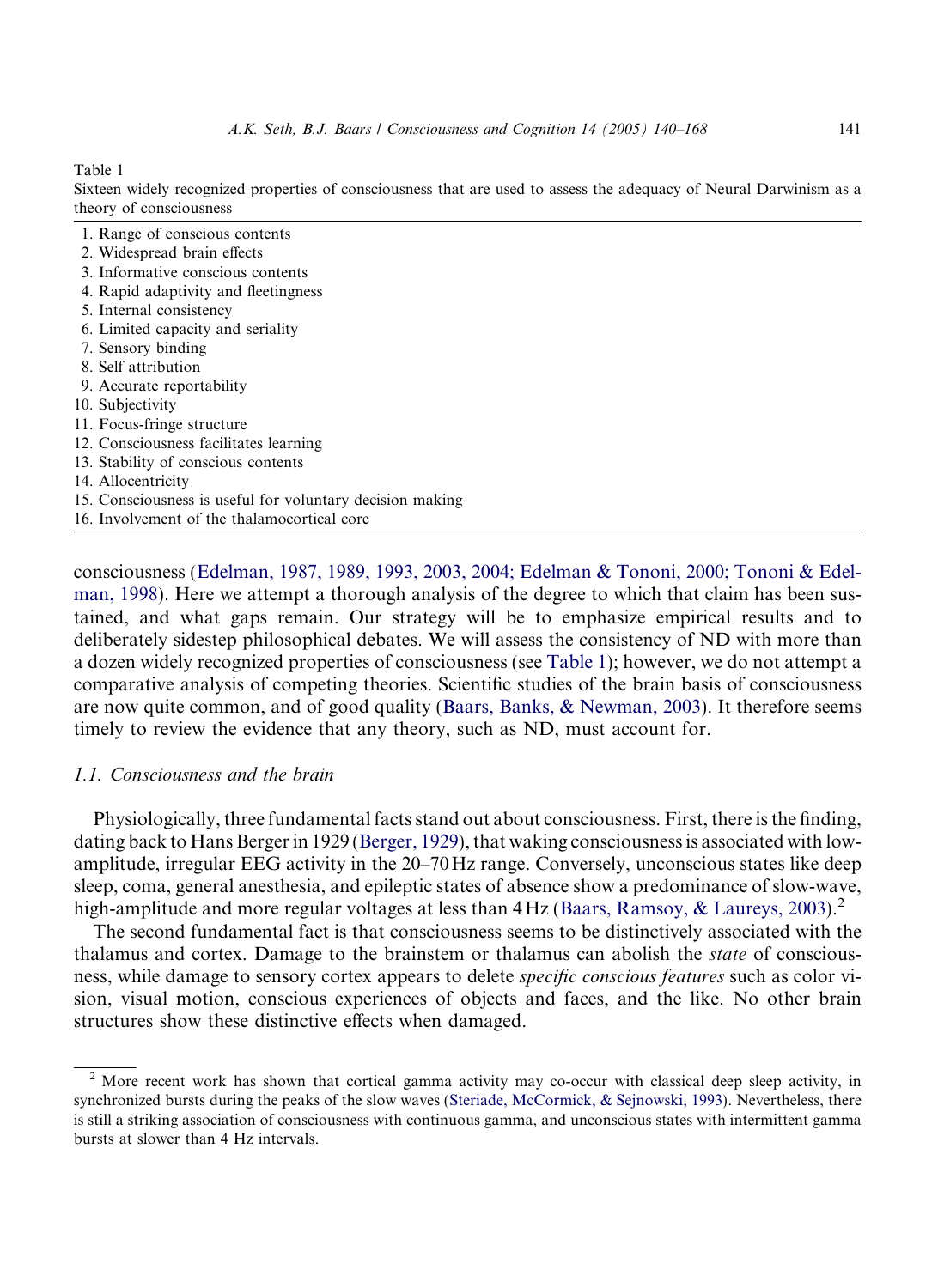The third basic finding is more recent. It is that consciousness is distinctively associated with widespread brain activation related to the conscious content. Perhaps two dozen experiments show that sensory input supporting consciousness spreads from sensory cortex to parietal, prefrontal, and medial-temporal cortex, while closely matched input that does not reach consciousness activates mainly local sensory regions ([Baars, 2002](#page-24-0)). Further, the widespread activity appears to involve more globally coordinated activity ([Cosmelli et al., 2004; Sriniva](#page-25-0)[san, Russell, Edelman, & Tononi, 1999; Tononi, Srinivasan, Russell, & Edelman, 1998c](#page-25-0)). Similar findings show that novel tasks, which tend to be conscious and reportable, recruit wide regions of cortex, while the same tasks do not when they are practiced, automatic and unconscious. And finally, there is evidence that loss of consciousness due to sleep, coma, or general anesthesia disrupts widespread coordinated activity among cortical regions ([John](#page-26-0) [et al., 2001\)](#page-26-0).

In sum, it is widely believed that consciousness involves widespread, relatively fast, low amplitude interactions in the thalamocortical core of the brain, driven by current tasks and conditions. Any theoretical framework should take these facts into account.

# 1.2. Neural Darwinism

ND is a biological perspective on brain processes with roots in evolutionary theory and immunology that stresses the importance of large and varied populations. It suggests that brain development and dynamics are selectionist in nature, not instructionist, in contrast to computers, which carry out explicit symbolic instructions. Selectionist processes have four features:

- 1. A set of elements are characterized by diversity, such as individual members of a species, antibodies in the immune system, or populations of neurons in the brain.
- 2. These elements can reproduce or amplify.
- 3. A process of selection operates on the products of diversity. For example, differential reproductive success serves to select some offspring and not others. In the immune system, successful antigen-antibody matches lead to selective clonal amplification of cells containing matched antibodies.
- 4. Finally, inherent in such systems is *degeneracy*, the ability of structurally different combinations of elements to perform the same function ([Edelman & Gally, 2001\)](#page-25-0).

These features make selectionist systems highly adaptive, as reflected in biological evolution. Indeed, evolution has produced somatic systems which themselves possess adaptive selectional properties, such as the immune system and (according to ND) the brain.

Key to any selectionist theory is identification of appropriate unit(s) of selection. In biological evolution the individual, the gene, and the social group have all been proposed as selectional units. In the immune system the likely candidates are lymphocytic cells displaying the antibodies, and ND suggests that in the brain the 'neuronal group' serves as the fundamental unit of selection. Within ND, a neuronal group refers to a collection of cells of a variety of types (for example, excitatory and inhibitory), ranging in number from hundreds to thousands, that are more closely connected in their intrinsic circuitry than they are externally, and whose mutual dynamic interactions may be enhanced by changes in synaptic efficacy [\(Edelman, 1987; Izhikevich, Gally, & Edelman, 2004](#page-25-0)).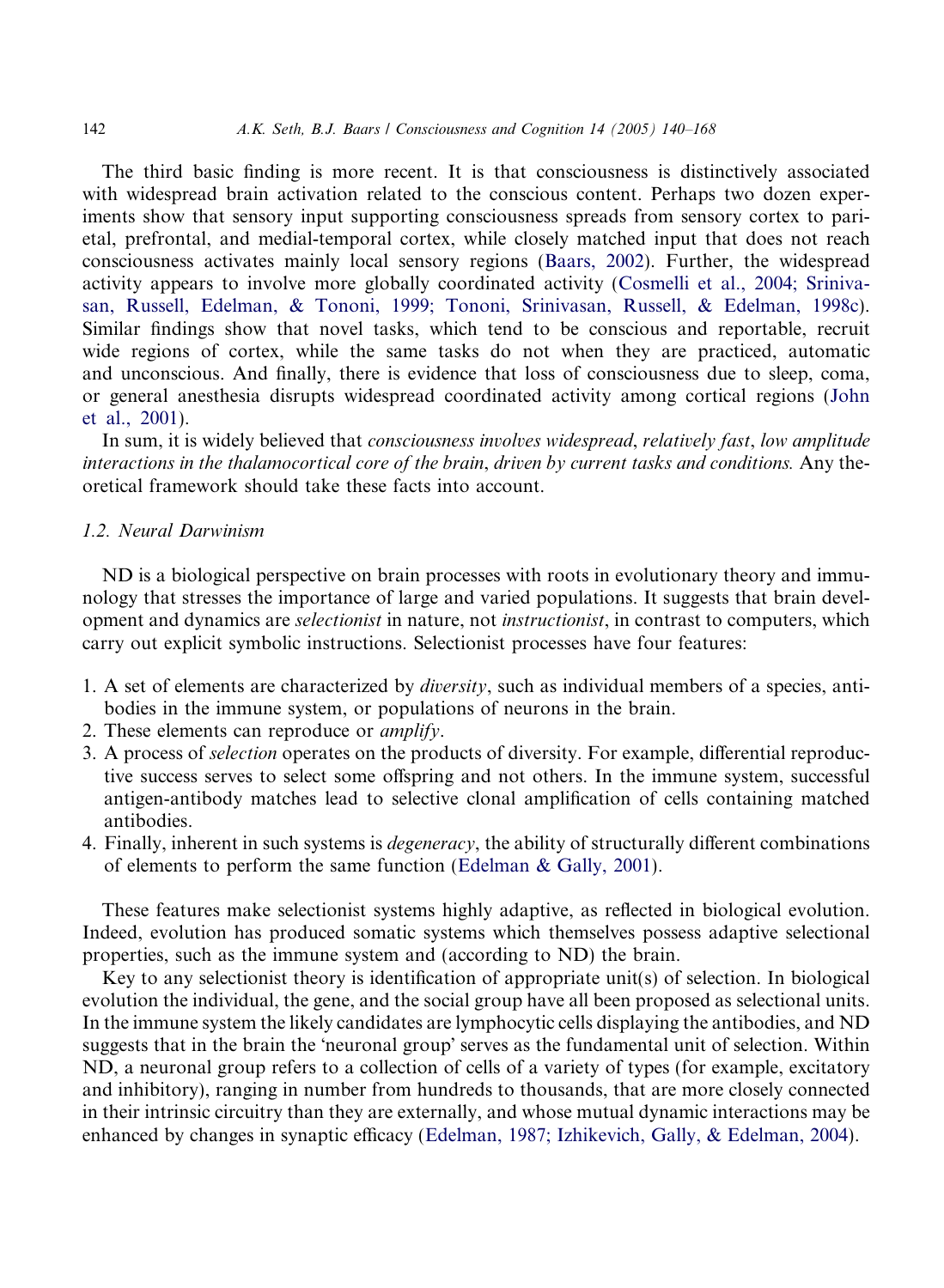<span id="page-3-0"></span>

Fig. 1. The three main tenets of ND (adapted from [Edelman \(1987\)](#page-25-0)). Developmental selection yields a diverse set of neural circuits by cell death, cell division, and process extension and elimination. Experiential selection leads to changes in synaptic strengths favoring some pathways over others. Reentrant connections enable spatiotemporal coordination of neural activity (black dots indicate strengthened synapses).

ND places particular emphasis on degeneracy, which provides multiple alternative pathways for any function [\(Edelman & Gally, 2001; Tononi, Sporns, & Edelman, 1999](#page-25-0)). Such flexibility is conspicuously missing in instructionist systems like computers, as shown by the great difficulty encountered in building artificial systems that simulate biological capacities. Edelman and colleagues argue that degeneracy follows inherently from selectionist systems, rather than being especially built in, as in the multiple redundant computers that run the space shuttle.<sup>3</sup>

In the brain, selectionism applies both to neural development and to moment-to-moment functioning. Edelman postulates two overlapping phases of developmental and experiential variation and selection. The first is the formation during development of a *primary repertoire* of many neuronal groups by cell division, migration, selective cell death, and the growth of axons and dendrites. This primary repertoire of neurons is 'epigenetically' constructed through a combination

<sup>&</sup>lt;sup>3</sup> Edelman and Gally cite two dozen examples of biological degeneracy, from multilayered gene networks and multiple proteins that carry out overlapping functions, to the brain's ability to shift functions after brain damage ([Edelman & Gally, 2001](#page-25-0)).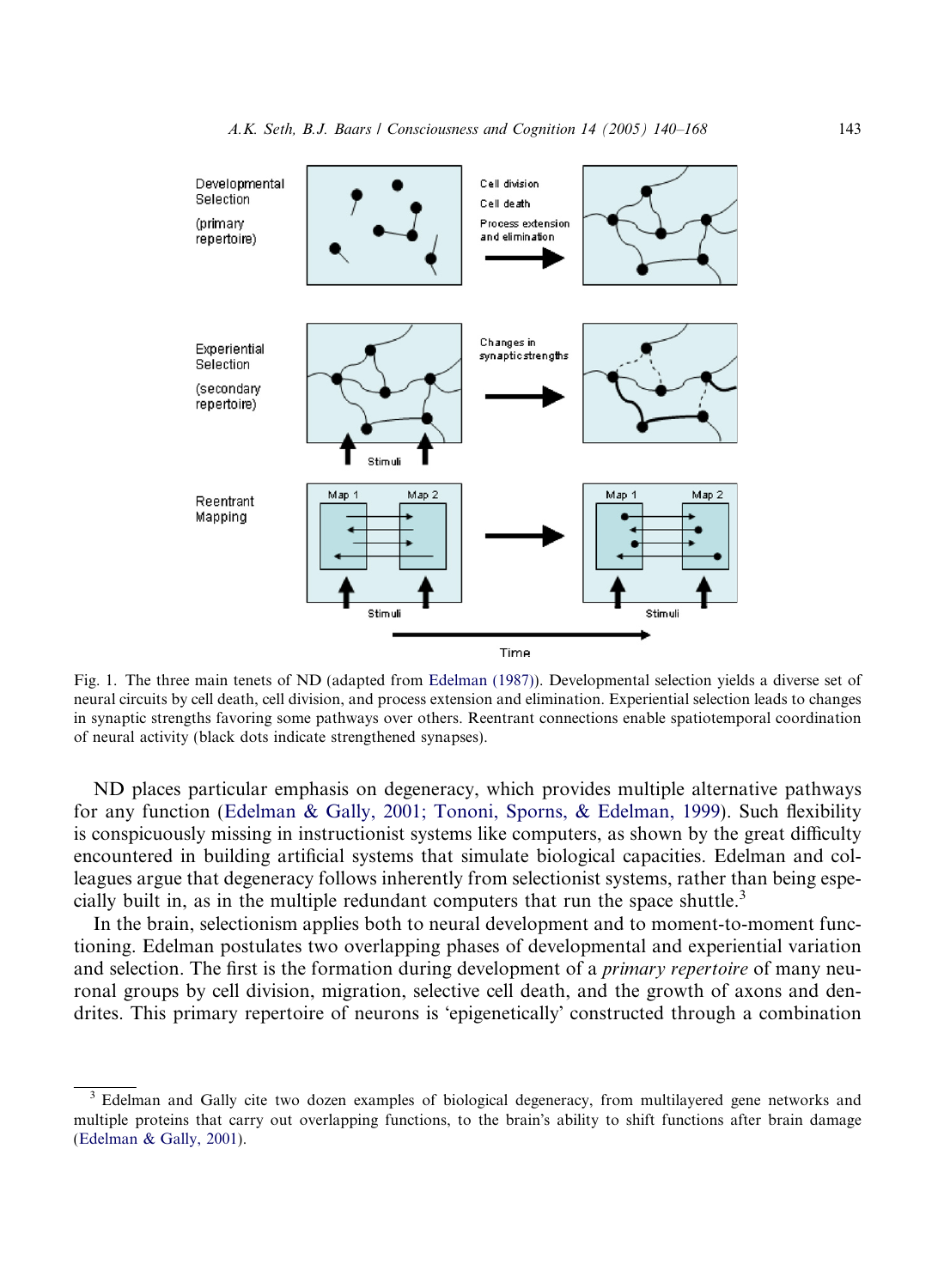of genetic and environmental influences, and generates a high level of diversity in the nascent nervous system (see [Fig. 1\)](#page-3-0).

The second, experiential, phase involves the dynamic formation from this primary repertoire of a secondary repertoire of functional neuronal groups, by the strengthening and weakening of synapses through experience and behavior. This phase involves the selective amplification of functional connectivities among the neurons produced in the first phase, with which it overlaps. In this manner, an enormous diversity of anatomical and functional circuits is produced.

Both phases show a high degree of degeneracy as a result of variation and selection. Evidence for degeneracy in the nervous system is plentiful: a given neuronal function can be shaped by many different neural signaling pathways, and many different neural networks can generate equivalent motor outputs, as shown by the remarkable capacity of the brain to recover from major damage as new populations of neurons take over lost functions ([Edelman & Gally, 2001; Tononi](#page-25-0) [et al., 1999](#page-25-0)).

Brain plasticity and flexibility is evident not just in the case of gross brain damage, but in experience-dependent development, learning and adaptation to novel environmental conditions, and changes in cortical neuronal feature assignment due to selective attention and habituation ([Buon](#page-24-0)[omano & Merzenich, 1998](#page-24-0)). For example, the cellular responses of specific sensory finger maps in monkeys change when a given finger is tapped to the point of habituation [\(Mersenich & Jenkins,](#page-26-0) [1995](#page-26-0)). Some theorists refer to degeneracy to explain individual variation in brain activity even for the same cognitive task [\(Price & Friston, 2002](#page-27-0)).

Selection in the brain is constrained by *value*, which reflects the salience of an event and can be positive or negative. Value is analogous to selective pressure in evolution. In the brain it is reflected by pleasure, pain, and emotional salience networks mediated by diffuse ascending neural systems. These include the noradrenergic nucleus, the serotonergic raphe nucleus, and the dopaminergic, cholinergic and histaminergic nuclei ([Edelman & Tononi, 2000; Friston, Tononi, Reeke,](#page-25-0) [Sporns, & Edelman, 1994; Schultz, 2000](#page-25-0)). Value-guided selective attention also shapes brain dynamics, for example by enhancing or suppressing neural activity related to an attended stimulus at the expense of an ignored background [\(Chen, Seth, Gally, & Edelman, 2003; Fries, Reynolds,](#page-25-0) [Rorie, & Desimone, 2001; Steinmetz et al., 2000\)](#page-25-0).

The application of ND to neuronal function requires one more key concept, namely *reentry*: the recursive exchange of signals among neural areas across massively parallel reciprocal connections.4 Reentry enables the spatiotemporal coordination of activity in different regions of the brain, and is the critical third tenet of ND in addition to developmental and experiential selection (see [Fig. 1\)](#page-3-0). In simulation studies, reentry has been shown to lead to perceptual categorization, simple types of learning, and motor control [\(Seth, McKinstry, Edelman, & Krichmar, 2004; To](#page-27-0)[noni, Sporns, & Edelman, 1992\)](#page-27-0). Reentry is a distinctively neurobiological aspect of ND, without direct parallel in evolutionary theory or immunology. As we shall discuss, it is the key element in extending ND to account for consciousness.

A number of biologically-inspired automata with simulated brains, known as the 'Darwin' series of 'brain-based devices', have tested these ideas in practice. A brain-based device has (i) an embodied morphology including sensors and motors, (ii) a neural simulation incorporating fea-

<sup>&</sup>lt;sup>4</sup> Reentry is to be distinguished from cybernetic feedback, which involves reducing or amplifying an error signal across a single set of lines. Edelman maintains that feedback is an instructionist, computer-like operation.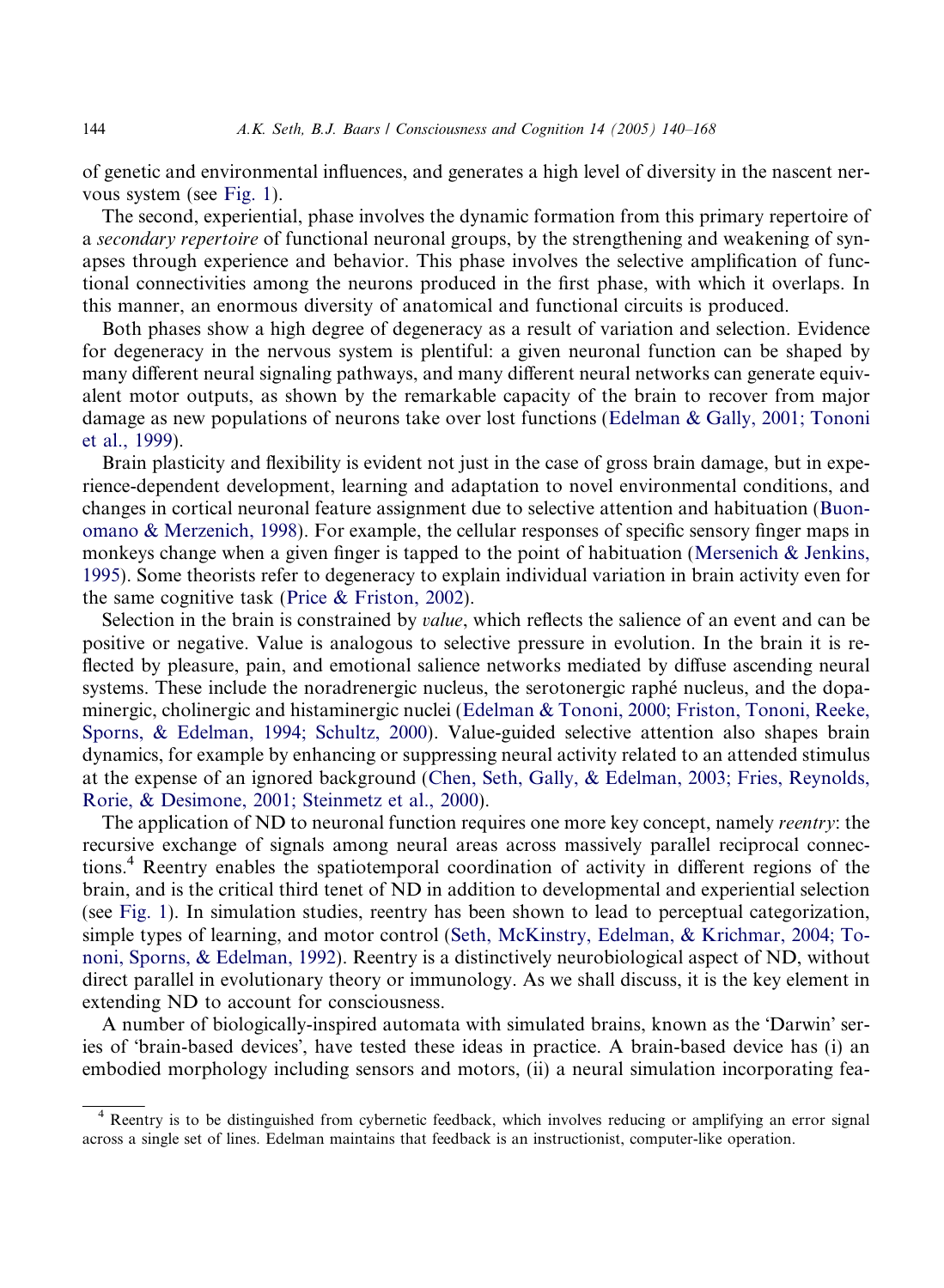tures of mammalian neuroanatomy and neurophysiology that allow comparison with empirical data, and (iii) a value system that responds to salient events in the environment and modulates plasticity in the simulated nervous system. Darwin automata have demonstrated simple perceptual categorization, invariant object recognition, and multimodal conditioned behavior. Recent incarnations of Darwin possess several sensory maps, each consisting of tens or hundreds of simulated neuronal groups.<sup>5</sup> These areas are connected by long range reentrant projections. These models have demonstrated the importance of self-motion in perceptual categorization and the role of reentry in enabling the various features of a visual object to be 'bound' together into a single percept [\(Almassy, Edelman, & Sporns, 1998; Edelman et al., 1992; Krichmar & Edelman, 2002;](#page-24-0) [Seth et al., 2004; Seth, Mckinstry, Edelman, & Krichmar \(2004\)](#page-24-0)).<sup>6</sup>

# 2. Selectionism and consciousness

How can such a selectionist perspective cast light on consciousness? Consciousness may be shaped by major aspects of brain dynamics and neural development, as suggested by experiential learning in the selective development of visual neurons in infancy ([Burkhalter, Bernardo, &](#page-25-0) [Charles, 1993\)](#page-25-0). Some researchers associate consciousness with binding of separate perceptual features into unitary objects and events. The Darwin series of selectionist machines demonstrates binding capacity in a simple form, as well as crossmodal and sensorimotor integration. Perceptual categories are also plausibly associated with consciousness, since human consciousness is most detailed for the perceptual world; selectionist theory has been concerned with perceptual categorization from the beginning. Also, as we discuss below, the association of consciousness with globally coordinated activity in the thalamocortical core is addressed by recent extensions of ND. We can see already that the complexity of this activity is consistent with the diversity inherent in repertoires of neuronal groups generated by variation and selection.

## 2.1. Specific theoretical claims

A series of efforts have been made to extend ND to consciousness. These include three books: The Remembered Present ([Edelman, 1989](#page-25-0)), A Universe of Consciousness ([Edelman & Tononi,](#page-25-0)

 $<sup>5</sup>$  Although a given Darwin's neural system is implemented using computers, this is consistent with the claim that</sup> neural systems are fundamentally different from computers. It is simply the case that computers are very good tools for modeling complex systems; they are also used to model the weather, for example, without anyone believing that the weather is like a computer. Indeed, computers are routinely used to simulate selectionist processes, for example in evolutionary algorithm optimisation ([Mitchell, 1997](#page-26-0)), and in unsupervised learning in neural networks [\(Hinton &](#page-26-0) [Sejnowski, 1999](#page-26-0)).<br><sup>6</sup> Edelman expresses the importance of self-motion via the concept of a *global mapping*, which is a relation between

the movement of an organism, its changing sensory input, and the covariation of cortical activity with activities of various subcortical structures involved in the temporal sequencing of perception and action, such as the basal ganglia, hippocampus, and certain brain stem nuclei and parts of the cerebellum [\(Edelman, 1987; Edelman & Tononi, 2000](#page-25-0)). Self-motion induces correlated activity in various sensory sheets of the brain, and these correlations, which form classification couples (or n-tuples), and which are mediated by reentrant connections, enable degenerate perceptual categories to be derived from an initially unlabelled world.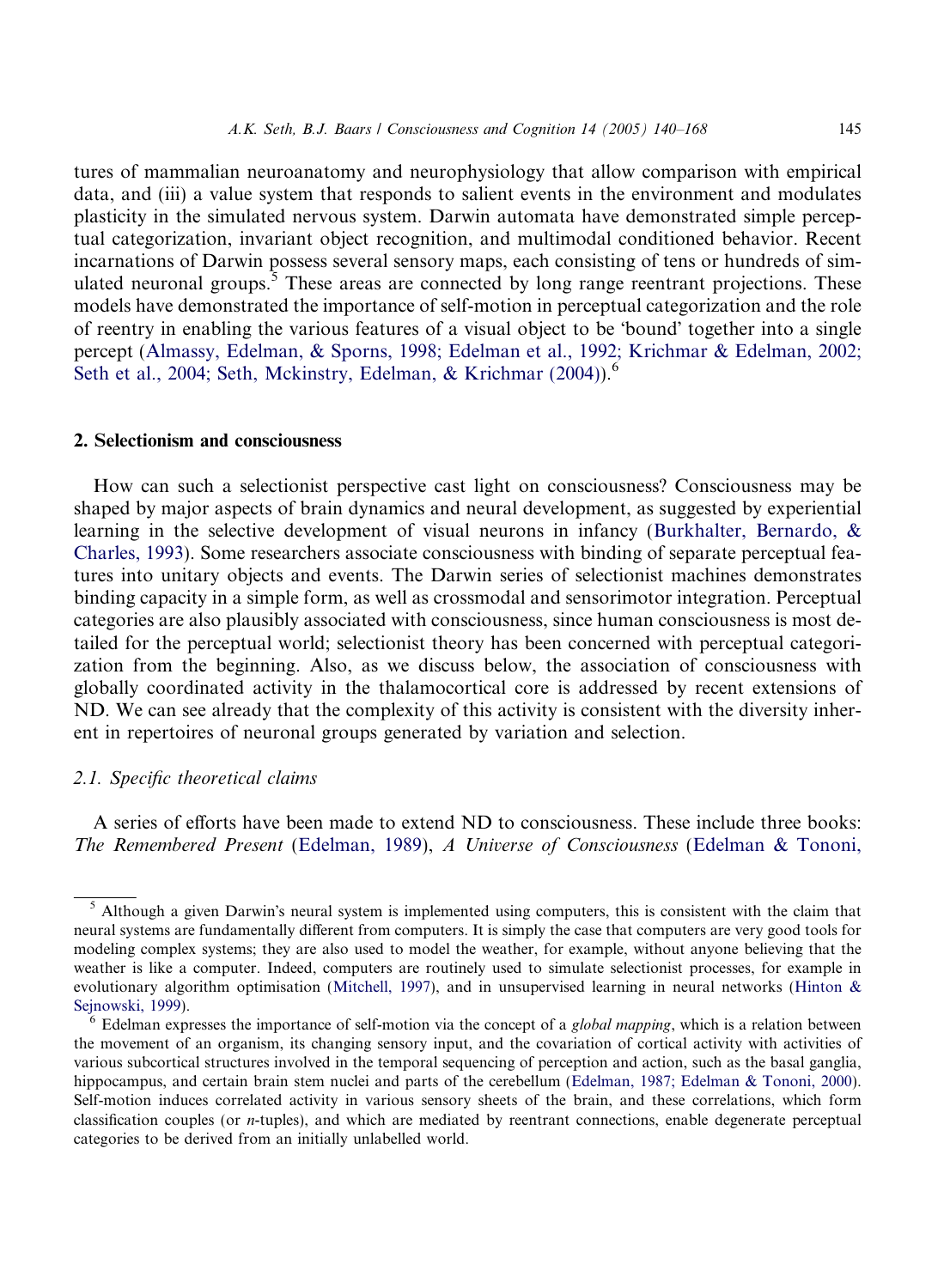<span id="page-6-0"></span>[2000](#page-25-0)), and Wider than the Sky: The Phenomenal Gift of Consciousness ([Edelman, 2004\)](#page-25-0); and a number of papers (notably ([Edelman, 2003; Tononi & Edelman, 1998\)](#page-25-0)). Two major themes occupy these works. The first is an association of primary (sensory) consciousness with reentrant interactions between perceptual categorization and memory, where primary consciousness refers to the presence of a multimodal scene of perceptual and motor events (James' "specious present", or Edelman's "remembered present"). The second is an attempt to associate consciousness with neural activity in the thalamocortical core, where activity in the core corresponds to the discrimination of sensorimotor signals in a high dimensional space, yielding adaptive behavior [\(Edelman,](#page-25-0) [2003; Tononi & Edelman, 1998](#page-25-0)).

The first theme, presented in [Edelman \(1989\),](#page-25-0) is summarized as follows ([Edelman & Tono](#page-25-0)[ni, 2000, p. 102](#page-25-0)): ''We propose that primary consciousness emerged in evolution when, through the appearance of new circuits mediating reentry, posterior areas of the brain that are involved in perceptual categorization were dynamically linked to anterior areas that are responsible for a value-based memory. With such means in place, an animal would be able to build a remembered present—a scene that adaptively links immediate or imagined contingencies to that animal's previous history of value driven behavior". Primary consciousness, by this view, provides an animal with increased discriminatory selectivity, flexibility, and planning capacity when responding to complex environments, as compared to its preconscious ancestors (see Fig. 2).



Fig. 2. Mechanisms of primary (sensory) consciousness and higher-order consciousness (adapted from Fig. 9.1 and Fig. 15.1 in [Edelman and Tononi \(2000\)](#page-25-0)). Signals related to value and signals from the world are correlated and produce value-category memories. These memories are linked by reentry to current perceptual categorization, resulting in primary consciousness. Higher-order consciousness depends on further reentry between value-category memory and current categorization via areas involved in language production and comprehension.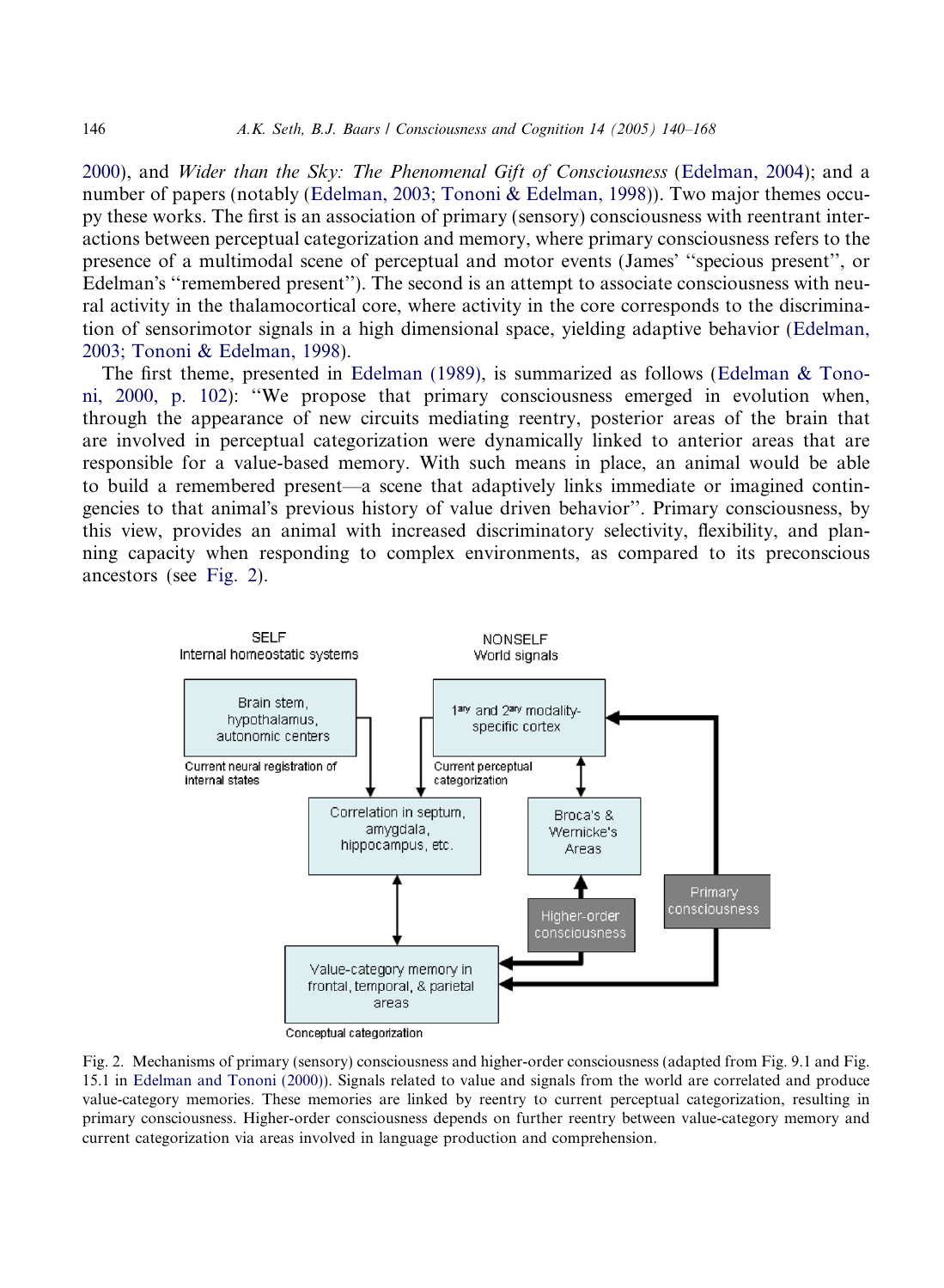Edelman and Tononi take up the second theme by observing that consciousness is at once highly differentiated (each conscious event is one among an astronomical number of possible conscious events) and highly integrated (each conscious event is experienced as a unity). The sight of a red square, for example, is both a unified experience—we see the redness and the squareness 'all at once'—and a unique event: Even a simple red square is experienced against a constantly varying and enormously diverse background of stimuli of all kinds—visual, auditory, olfactory, kinesthetic, and somatosensory, among others.

According to these views, the thalamocortical system presents a very special kind of neuroanatomy with high interconnectivity, well suited to balancing the integration and differentiation characterizing consciousness. Importantly, these properties are not shown by other major brain structures such as the cerebellum, which in many mammals has a similar number of neurons to the thalamocortical system.

To make their case, Edelman and colleagues introduce several novel quantitative concepts which rest upon the statistical foundations of information theory [\(Shannon & Weaver, 1949](#page-27-0)), and which extend the basic idea of spatially correlated oscillatory activity [\(Tononi, McIntosh,](#page-28-0) [Russell, & Edelman, 1998b; Tononi, Sporns, & Edelman, 1994; Tononi et al., 1999\)](#page-28-0) (see also [\(Seth & Edelman, 2004b; Sporns, Tononi, & Edelman, 2000](#page-27-0))). They define a Functional Cluster as a subset of a neural system with dynamics that displays high statistical dependence internally, and low statistical dependence with elements outside the subset; a functional cluster 'speaks mainly to itself [\(Tononi et al., 1998b](#page-28-0)). A term called *Integration* captures the overall statistical dependence of elements in a system (or subset); the higher the integration, the more tightly yoked the activity of the elements are to each other. Most importantly, Complexity reflects the extent to which the dynamics of a system are both differentiated, such that small subsets of the system behave more-or-less independently, and integrated, such that large subsets tend to behave coherently. As we discuss later (see Section 3.3; Informativeness), a complex system of this kind is one with many heterogeneous parts that can act quasi-independently but that can also interact with each other to form larger ensembles that yield global functions [\(Edelman,](#page-25-0) [2003](#page-25-0)).

All of these definitions depend on being able to measure the *entropy* (the overall statistical independence) of a system and the *mutual information* between its various partitions, for which stan-dard formulae exist [\(Papoulis & Pillai, 2002\)](#page-26-0).<sup>7</sup>

The application of these concepts to consciousness comes together in the 'dynamic core' hypothesis, which has two parts [\(Edelman & Tononi, 2000, p.144\)](#page-25-0),:

- 1. A group of neurons can contribute directly to conscious experience only if it is part of a distributed functional cluster, that, through reentrant interactions in the thalamocortical system, achieves high integration in hundreds of milliseconds.
- 2. To sustain conscious experience, it is essential that this functional cluster be highly differentiated, as indicated by high values of complexity.

 $<sup>7</sup>$  Mutual information expresses the statistical dependence between two systems, or between two partitions of a single</sup> system, by the degree to which the entropy of one is accounted for by the entropy of the other.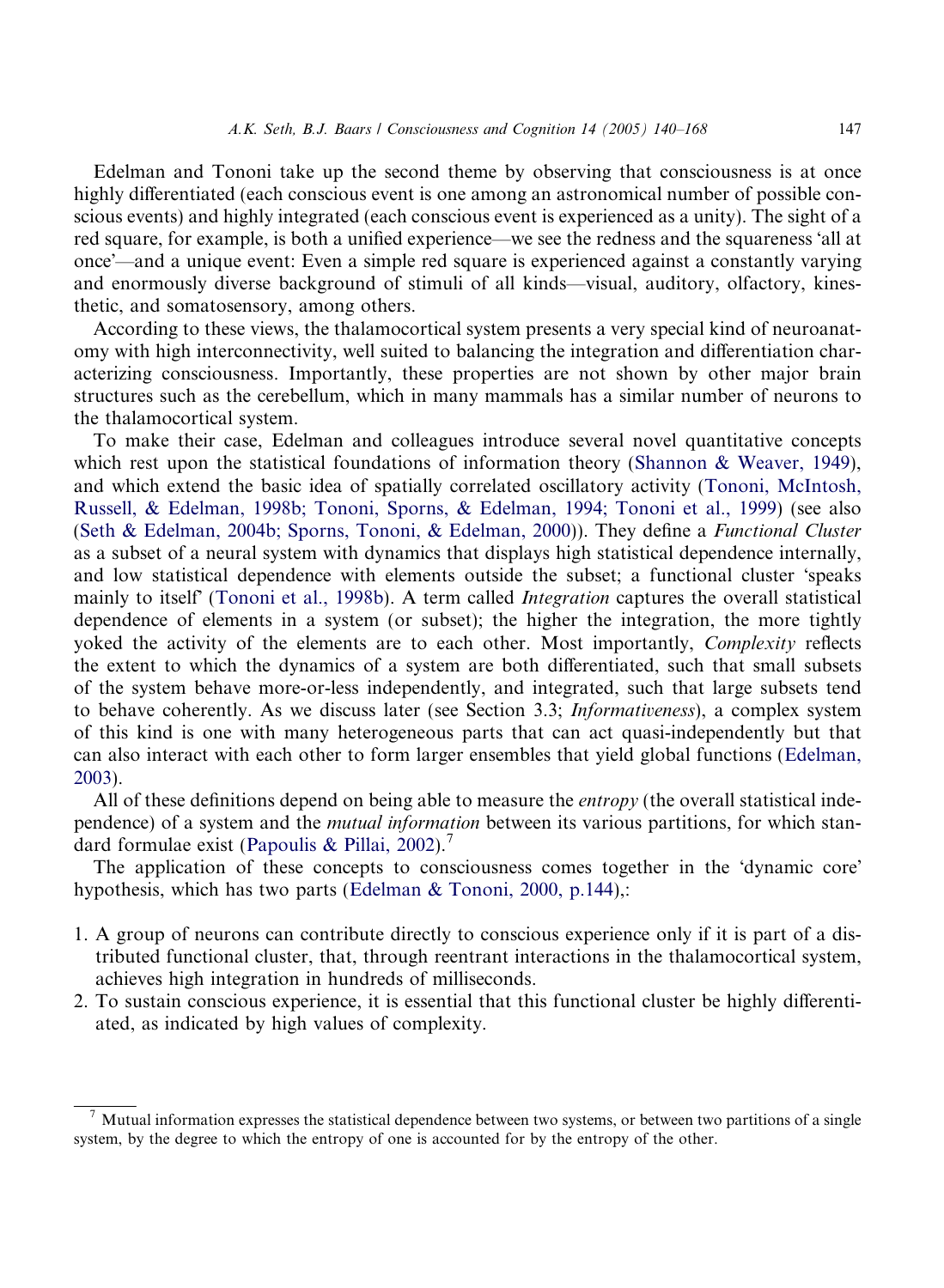Edelman and Tononi stress that neurally complex states can only be sustained by highly reentrant neural networks like those in the thalamocortical core. Moreover, only certain dynamical states of such networks are highly complex—others, such as those prevalent in slow wave sleep and general anaesthesia, are significantly less complex and perhaps for that reason unconscious.<sup>8</sup> In slow wave sleep, for example, cortical activity is characterized by a pattern of high frequency 'bursts' and globally synchronized 'pauses' ([Steriade et al., 1993\)](#page-27-0), corresponding to an enormous reduction in the repertoire of available neural states and hence low complexity, as compared to the waking state.

While direct evidence for dynamic cores in real brains is still lacking, the hypothesis is consistent with the evidence that we have reviewed so far, and in particular, with the association of consciousness with widespread, spatially correlated activity in the thalamocortical core during waking and dreams. Moreover, it has been known for some time that strokes involving the intralaminar nuclei of the thalamus can result in persistent vegetative states with total loss of consciousness [\(Kinney, Korein, Panigrahy, Dikkes, & Goode, 1994](#page-26-0)).

The two themes are united in the extended theory by a general claim and by other more specific conceptual bridges. The general claim is that the neural systems underlying consciousness arose in evolution as a result of their ability to integrate a large number of sensory inputs and motor outputs occurring in parallel, allowing the discrimination of sensorimotor signals in a high dimensional space. The concept of reentry provides a more specific link: The complex reentrant interactions sustained by the core are supposed to be precisely those which link current perceptual categorization to a value-category memory in the generation of the remembered present ([Edel](#page-25-0)[man, 2004\)](#page-25-0). Also, the complexity of the dynamic core is consistent with the enormously diverse repertoire of neuronal groups generated as a result of developmental and experiential variation and selection. Finally, degeneracy plays a fundamental role in both themes, in the former as an inevitable concomitant of selectionist neural processes, and in the latter as providing a dynamical continuity and associativity among transiently stable core states.

A challenge for future research is to extend the quantitative description of these connections. For example, it would be useful to model explicitly the connection between degeneracy and complexity in the context of selection and behavior. This would constitute a step towards a demonstration that only highly degenerate selectional processes can generate sufficient diversity to support a reentrant dynamic core with the requisite complexity for consciousness.

We now consider 16 further properties of consciousness that command a wide consensus (see [Table 1](#page-1-0)), and we gauge their compatibility with Neural Darwinism.<sup>9</sup>

<sup>&</sup>lt;sup>8</sup> Theories with elements similar to the dynamic core hypothesis have become increasingly widespread. In a recent paper, Crick and Koch proposed the existence of 'coalitions' of neurons which constitute neural correlates for consciousness ([Crick & Koch, 2003; Koch, 2004\)](#page-25-0). John has suggested that consciousness is the result of the conversion of dispersed elements of negative entropy into a global negatively entropic brain state, specifically proposing that consciousness is a property of ''electrical resonance in a critical mass of coherently coupled brain cells'' [\(John, 2001](#page-26-0)). Freeman has argued that perceptual events associate with the coalescence of a 'macroscopic pool' of mesoscopic 'wave packets' of neural activity that themselves are induced by destabilization of sensory cortex. While these accounts differ in their neurophysiological and mathematical specificity, they all share the common feature of the formation of a macroscopic brain state involving both specific sensory and non-specific contextual information ([Freeman, 2003](#page-25-0)).<br><sup>9</sup> [Edelman and Tononi \(2000, chap. 12\)](#page-25-0) pursues a similar strategy; a similar but non-identical list of prope

consciousness is given in ([Edelman, 2003](#page-25-0)) (see [Table 3\)](#page-9-0).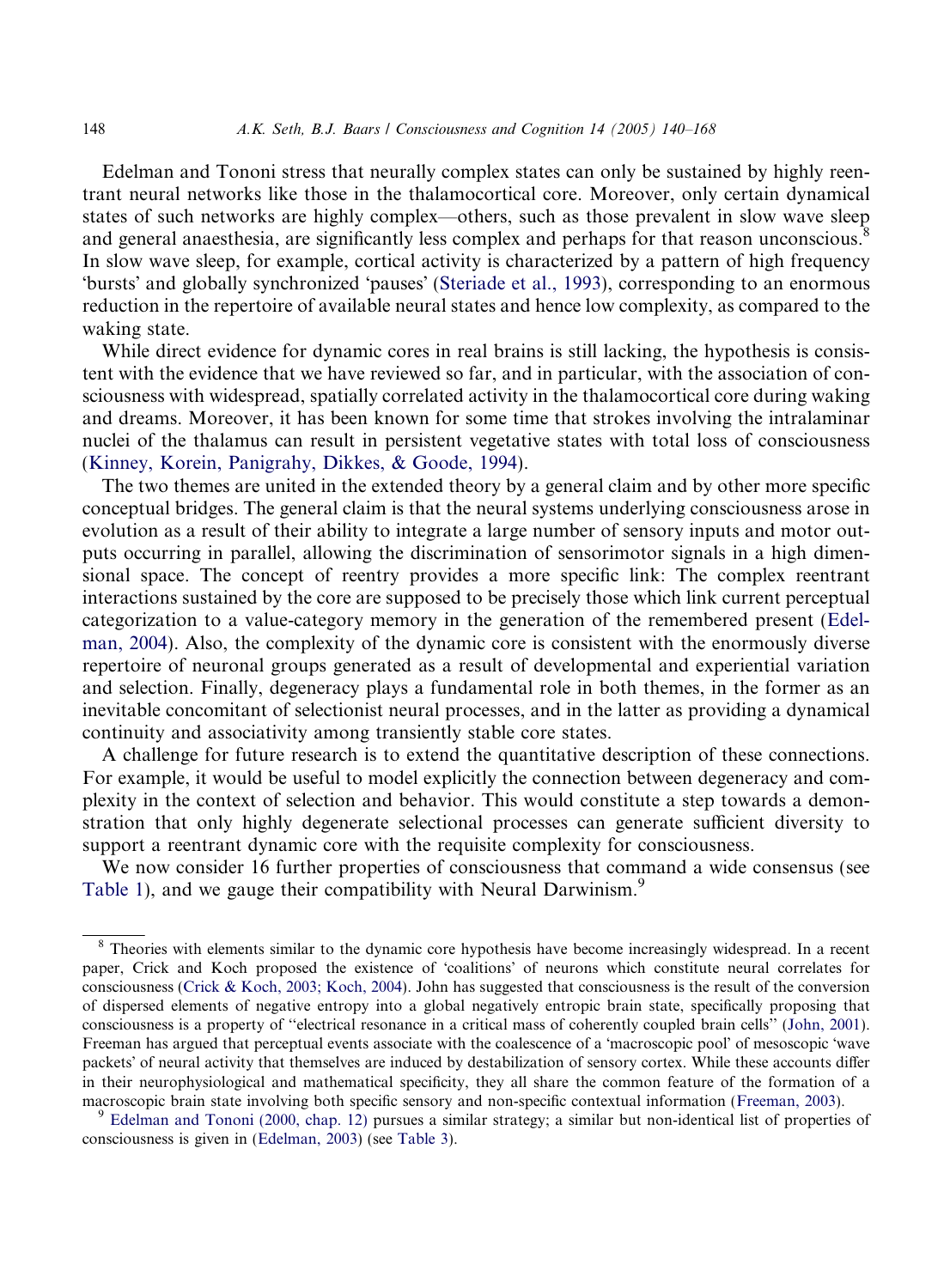# <span id="page-9-0"></span>3. The adequacy of ND in accounting for widely recognized properties of consciousness

# 3.1. Range of conscious contents

One of the obvious properties of consciousness is its extraordinary range of contents—perception, imagery, emotional feelings, inner speech, abstract concepts and action-related ideas (see Table 3).

The broad range of conscious contents suggests that consciousness involves multiple brain regions. Sensory cortex clearly contributes to conscious perceptual events, and recent studies show frontal activation in non-sensory conscious events such as mental effort and the tip-of-the-tongue experience ([Maril, Wagner, & Schacter, 2001; Sheinberg & Logothetis, 1997](#page-26-0)). An integrative view of consciousness must incorporate interactions among many brain regions, and additional structures—such as the hippocampus—involved in conscious recall, conscious control of motor skills,

Table 2

Adequacy of ND in accounting for properties of consciousness

| Well accounted for                          | Moderately accounted for       | Further development needed         |
|---------------------------------------------|--------------------------------|------------------------------------|
| Involvement of the thalam<br>ocortical core | Widespread brain effects       | Allocentricity                     |
| Range of conscious contents                 | Limited capacity and seriality | Focus-fringe structure             |
| Informative conscious contents              | Self attribution               | Stability of conscious contents    |
| Rapid adaptivity and fleetingness           | Subjectivity                   | Consciousness facilitates learning |
| Internal consistency                        | Consciousness is useful for    |                                    |
|                                             | voluntary decision making      |                                    |
| Sensory binding                             | Accurate reportability         |                                    |
|                                             |                                |                                    |

Allocations in this table are necessarily subjective and somewhat arbitrary. However the aim is to provide guidelines for further research rather than a final pronouncement on the theoretical reach of ND.

#### Table 3

Edelman lists a similar but non-identical set of properties of consciousness [\(Edelman \(2003\)](#page-25-0))

#### General

- 1. Conscious states are internally consistent, integrated, and constructed by the brain
- 2. They can be enormously diverse and differentiated
- 3. They are temporally ordered, serial, and changeable
- 4. They reflect binding of diverse modalities
- 5. They have constructive properties including gestalt, closure, and phenomena of filling in

#### Informational

- 1. They show intentionality with wide-ranging contents
- 2. They have widespread access and associativity
- 3. They have center periphery, surround, and fringe aspects
- 4. They are subject to attentional modulation, from focal to diffuse

#### Subjective

- 1. They reflect subjective feelings, qualia, phenomenality, mood, pleasure, and unpleasure.
- 2. They are concerned with situatedness and placement in the world
- 3. They give rise to feelings of familiarity or its lack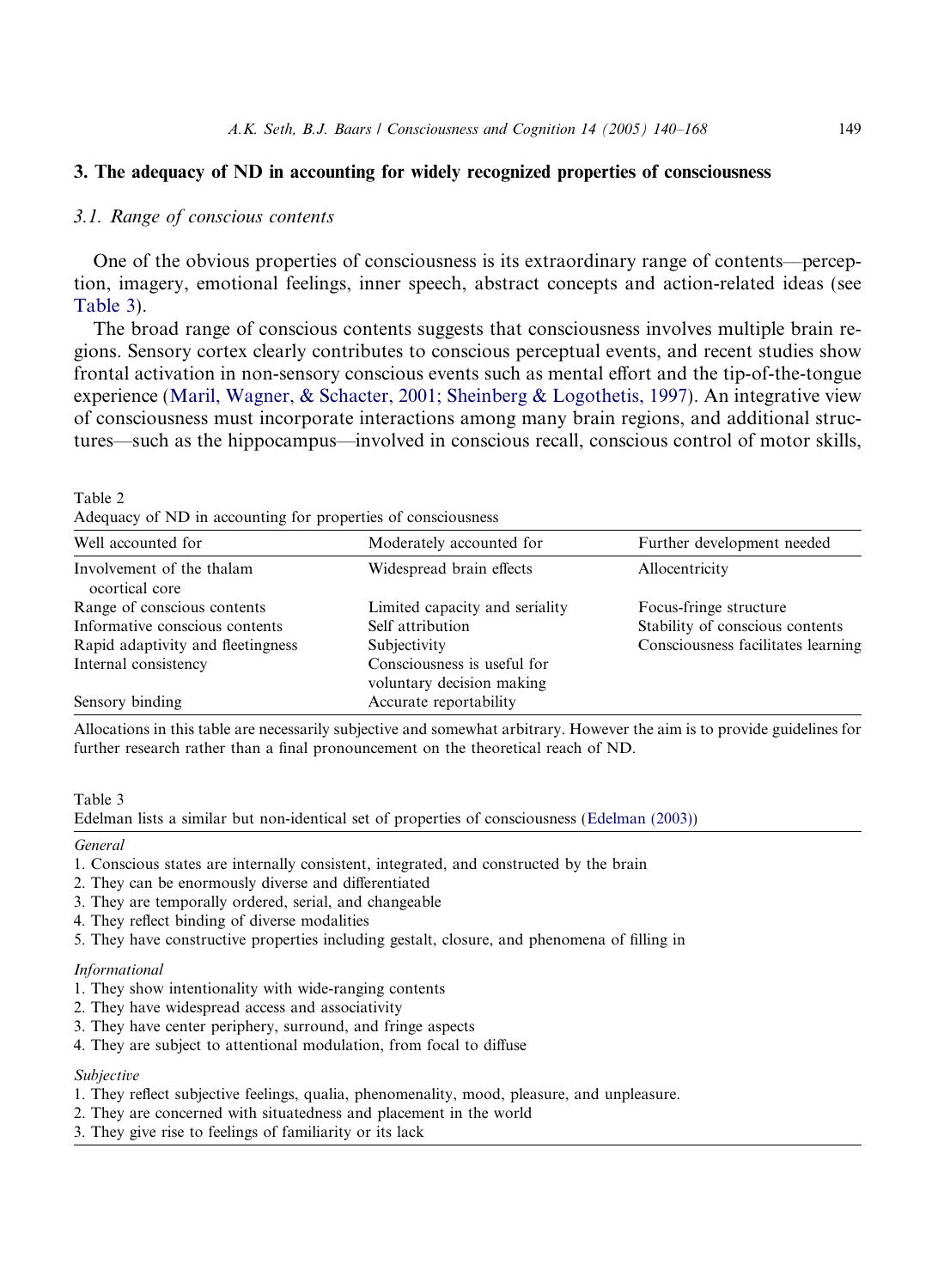and the like. A reentrant dynamic core mobilizing thalamocortical connectivities to construct a conscious scene (or a remembered present) could in principle address such a wide range of brain activities.

Edelman and colleagues have argued that only certain kinds of neuroanatomical connectivity patterns can support a dynamic core (see Specific Theoretical Claims, above). While this may account for the exclusion of certain subcortical areas from dynamic core activity (for example basal ganglia, cerebellum), it does not explain why certain cortical areas are less involved in consciousness than others. For example, the dorsal visual stream is generally believed not to support conscious contents directly, though it constantly interacts with ventral regions that appear to provide the distinctive perceptual features of conscious objects and events ([Goodale & Milner, 1992\)](#page-26-0). Thus dorsal functions like egocentric spatial frameworks are themselves unconscious, yet they are necessary for normal conscious contents. In right parietal neglect, when a critical part of the dorsal anatomy is lost, the left side of visual space collapses. However, the specific features of conscious objects—color, motion, retinal location—are apparently dependent on the ventral stream [\(Bartels](#page-24-0) [& Zeki, 2000; Ungerleider & Haxby, 1994](#page-24-0)). At present it is not clear that ND can explain this difference.

Another question is why cortical areas which are neuroanatomically similar can contribute to conscious events in very different ways; the content of a visual experience is very different from a taste of food, or the sound of a bell. [Edelman and Tononi \(2000\)](#page-25-0) suggest that the content of any conscious event is not simply a consequence of activity in the relevant cortical area. The sensation of redness does not come from activity in the visual cortex alone, although such activity may be required. Rather, a sensation of redness is determined by the state of the entire dynamic core. More formally, any conscious event can be associated with a single point in an Ndimensional space, where  $N$  represents the number of neuronal groups that are part of the dynamic core at any time (these authors suggest that N can range from  $10^3$  to  $10^7$ ). A sensation of redness is therefore entailed by a very high dimensional discrimination - not simply a discrimination amongst possible colors, but among a vastly larger number of possible dynamic core states.

According to the extended theory, the diversity of conscious contents arises from the ways in which different neuronal groups influence the N-dimensional space. Although a large proportion of the mammalian cortex is surprisingly uniform in its histology, input to different cortical areas varies greatly. For example, visual input is very different in its statistical structure from proprioceptive input. Neuronal groups sensitive to color may therefore organize the space in a different way to those sensitive to proprioception. Each sensory modality will therefore influence the state of a dynamic core in a unique manner, and this may explain why the content of a conscious event dominated by vision is reliably different from one dominated by a sound, a touch, or a taste.

#### 3.2. Widespread brain effects

[Baars \(2002\)](#page-24-0) cites several bodies of evidence indicating that the neuronal substrates of conscious events have widespread brain effects outside of the focus of current conscious contents, as indicated by phenomena like implicit learning, episodic memory, biofeedback, and the like. Recently, the direct brain evidence for this point has grown markedly.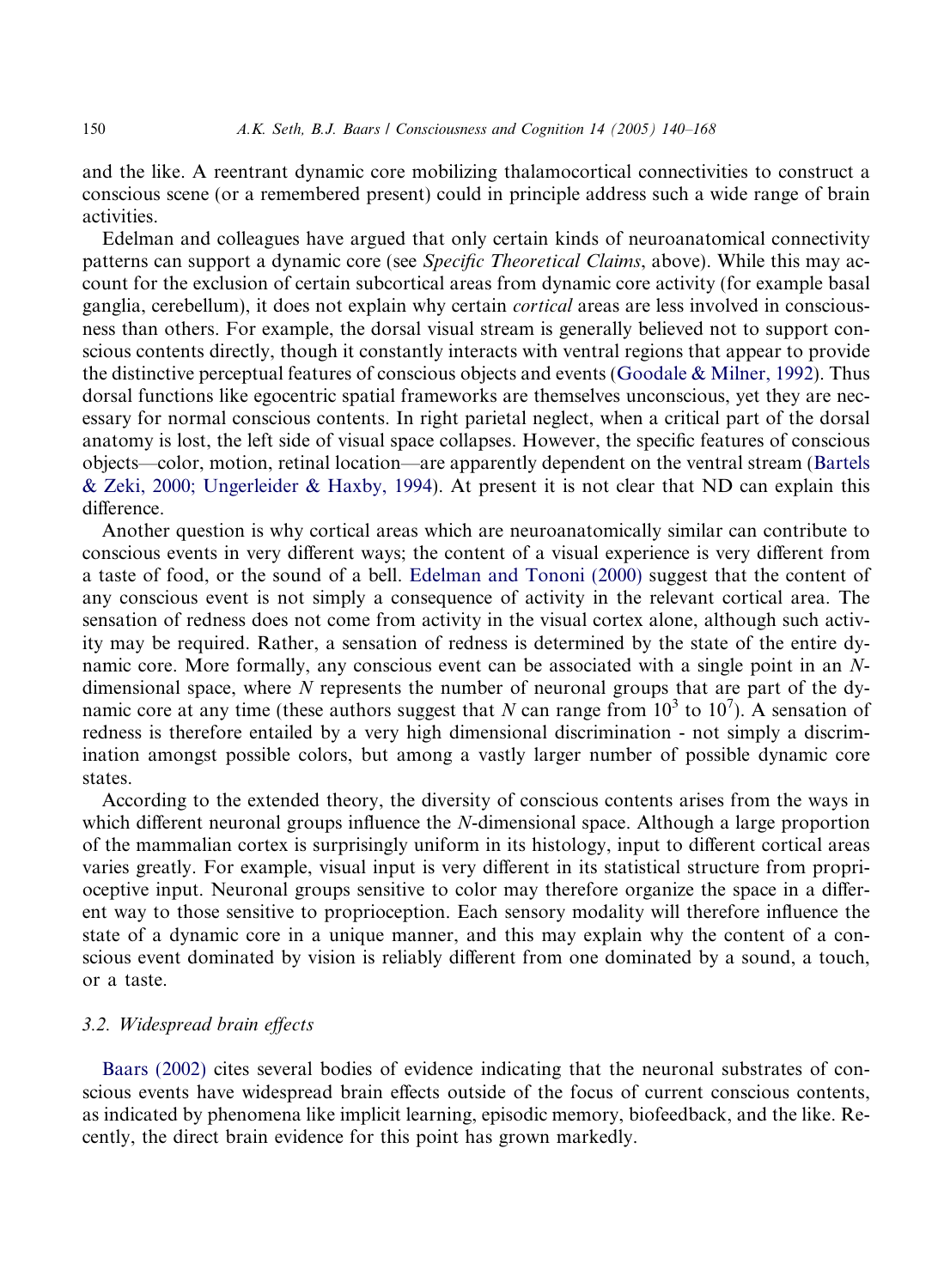Conscious events are associated with widespread brain effects, both within and beyond the focus of current conscious contents. A number of recent studies show widespread activation peaks in parietal, prefrontal and other regions for conscious perceptual input, as compared to unconscious inputs which remain localized to sensory cortex [\(Dehaene et al., 2001](#page-25-0)). Recent implanted electrode studies in epileptic subjects confirm this hypothesis for medial-temporal regions, which closely track conscious visual events [\(Kreiman, Fried, & Koch, 2002\)](#page-26-0).

Such widespread effects are consistent with the idea that reentrant loops connect current perceptual categorization to a value-category memory, since such looping necessarily involves widespread thalamocortical regions. They are also consistent with the dynamic core hypothesis. Individual conscious events are associated with brain states having high complexity, and complex states involve a balance between integration and differentiation that requires contributions from many brain regions. The reentrant neural substrate of a dynamic core is necessarily distributed.

The dynamic core may also enjoy privileged access to brain structures outside the thalamocortical system, such as the hippocampus and basal ganglia. For example, the hippocampus is implicated in the transfer of conscious contents into episodic long-term memory and thus may interact closely with the dynamic core. Similarly, the basal ganglia support automatic skill components, which are initially conscious and cortical. Functional imaging studies of practice effects show a decrease in cortical activation as a repeated event becomes automatic, along with an increase in basal ganglia activation [\(Haier et al., 1992; Stephan et al., 2002](#page-26-0)). This again suggests that conscious events, with detailed cortical representation, can mobilize brain regions that do not directly support conscious contents, but which constantly interact with them.

[Edelman and Tononi \(2000\)](#page-25-0) introduce the terms 'ports in' and 'ports out' to denote neuronal groups that interface between the dynamic core and, respectively, sensory input and motor output. They stress that interactions via these ports cannot themselves form part of the core since they are almost exclusively one-way. For example, thalamocortical projections via the basal ganglia are usually multisynaptic and feedforward [\(Graybiel, 1995a](#page-26-0)). Recent empirical and computational studies ([Gurney, Prescott, & Redgrave, 2001a; Gurney, Prescott, & Redgrave, 2001b](#page-26-0)) suggest that this kind of anatomy is more suited to the minimization of interaction between parallel neural processes than the generation of highly interactive, complex dynamics.

Computer simulations have shown that highly complex network dynamics are well suited to the distribution of input throughout a network, inasmuch as the input acts by amplifying the intrinsic dynamics of complex networks [\(Tononi, Sporns, & Edelman, 1996\)](#page-28-0). Additional simulations have shown that complex dynamics are able to reproduce the same output from many different subpartitions of the network, which is a key aspect of degeneracy ([Tononi et al., 1999](#page-28-0)). While these simulations deal with network input and network output separately, high complexity has also been found for networks that adaptively couple input to output when controlling the behavior of a simulated agent [\(Seth & Edelman, 2004a](#page-27-0)). Thus both empirical evidence and computational modeling indicate that the characteristics of a reentrant dynamic core can lead to the widespread brain effects and adaptive flexibility associated with consciousness.

## 3.3. Informative conscious contents

Conscious contents often fade when signals become redundant, as in the cases of stimulus habituation and automaticity of highly practiced skills ([Baars, 1988](#page-24-0)). Thus a loss of information may lead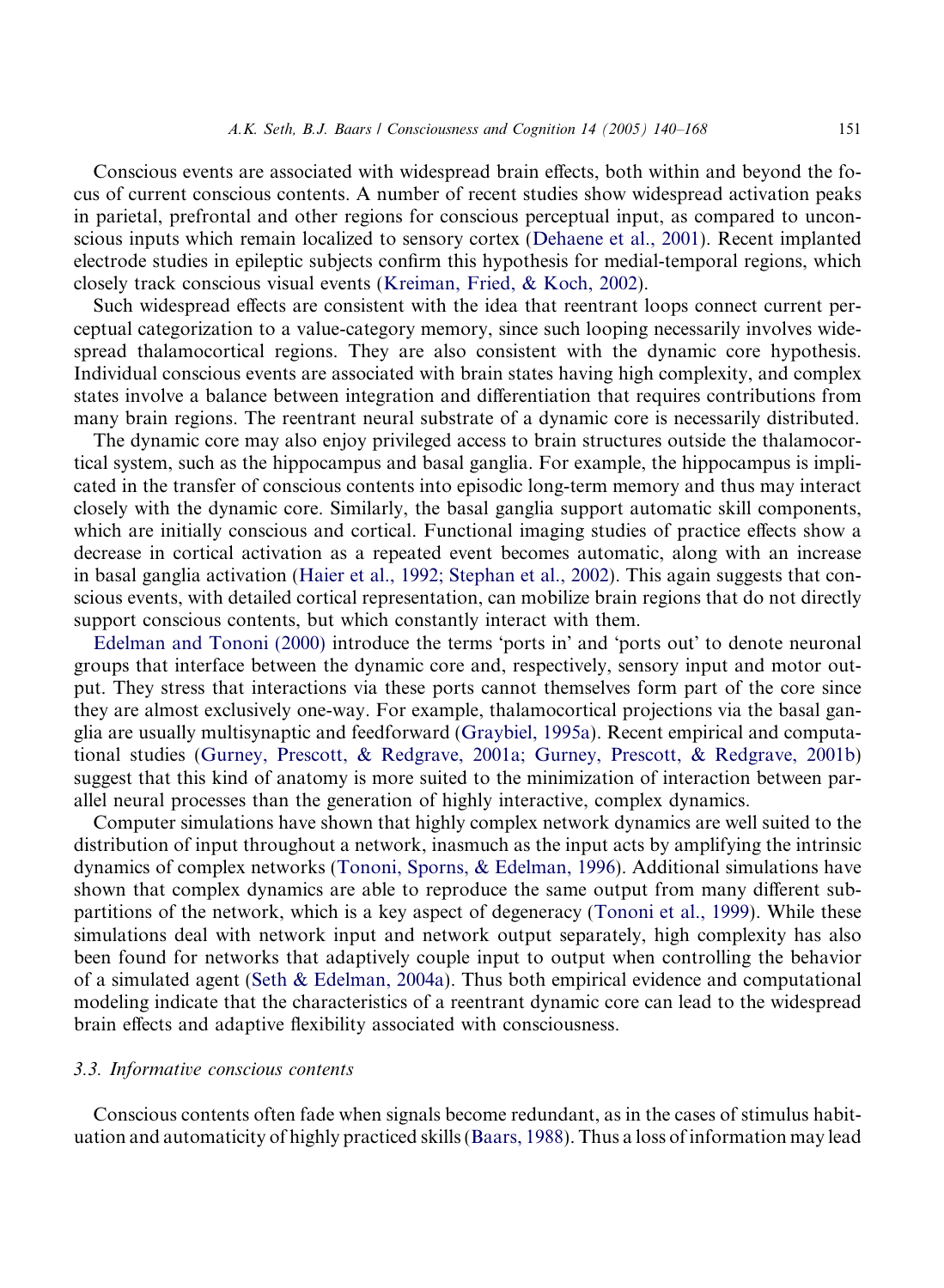to a loss of conscious access. Clear brain correlates have been identified for these effects ([Stephan](#page-27-0) [et al., 2002\)](#page-27-0). Studies of attentional selection also show a preference for more informative stimuli.

Informally, consciousness is associated with informative events, those which are surprising or require a novel response. In the face of novel conditions or tasks, more brain resources must be recruited. Although Edelman and colleagues follow this intuition, their concept of informativeness is more specific: ''At any given time we experience a particular conscious state selected out of billions of possible states, each of which can lead to a specific behavioral consequence. The occurrence of a particular conscious state is therefore highly informative in the specific sense that information is the reduction of uncertainty among a number of alternatives'' [\(Edelman & Tononi,](#page-25-0) [2000, p.125](#page-25-0)).

Information in this formal sense is associated with Shannon's concept of informational entropy [\(Shannon & Weaver, 1949\)](#page-27-0); indeed entropy is often interpreted as a measurement of the information content of a system, the number of 'yes/no' questions needed to know its state. High entropy signifies high uncertainty about the state of a system, and the greater this uncertainty, the greater the information revealed by the system being in one particular state and not another. Because Shannon information was originally developed in the context of communication theory, many of its applications involve 'external observers', 'channels,', and 'codes'. However, in a functional cluster, such as a dynamic core, it is more natural to think in terms of Bateson's definition of infor-mation as 'a difference that makes a difference' [\(Bateson, 1979\)](#page-24-0). Since the elements of a functional cluster interact much more with each other than with elements outside the cluster, its information content can be understood as the extent to which changes in the state of any of its subsets make a difference to the state of the rest of the cluster.

Information content in this sense can be associated with a complexity measure. As we remarked in the Introduction, a 'complex' system expresses a balance between dynamical integration and dynamical segregation (see [Fig. 3](#page-13-0)). Specifically, the complexity measure of a system is calculated as the average mutual information between each subset of a system and the rest of the system for all possible bipartitions of the system [\(Tononi et al., 1994](#page-28-0)). This value will be high if each of its subsets can take on many different states and if these states make a difference to the rest of the system. In other words, complexity measures the amount of information under the constraint that this information is partially available to all parts of the system; it is therefore sensitive to the scaling properties of the distribution of information over different subsets of a system.<sup>10</sup> The dynamic core hypothesis states that conscious events are supported by functional clusters of high complexity. This is therefore a very specific sense in which consciousness is informative, and may explain why—informally—consciousness is preferentially associated with novel events and actions.

# 3.4. The rapidly adaptive and fleeting nature of conscious events

Consciousness is remarkable for its present-centeredness [\(Edelman, 1989; James, 1890](#page-25-0)). Immediate experience of the sensory world may last about the length of sensory memory, a few seconds, and our fleeting cognitive present, though somewhat longer, is surely less than half a minute. In

<sup>&</sup>lt;sup>10</sup> A related measure, based on 'effective information', aims to capture the amount of information integrated by a neural system [\(Tononi & Sporns, 2003](#page-28-0)). Effective information is a measure of all causal interactions between two parts of a system.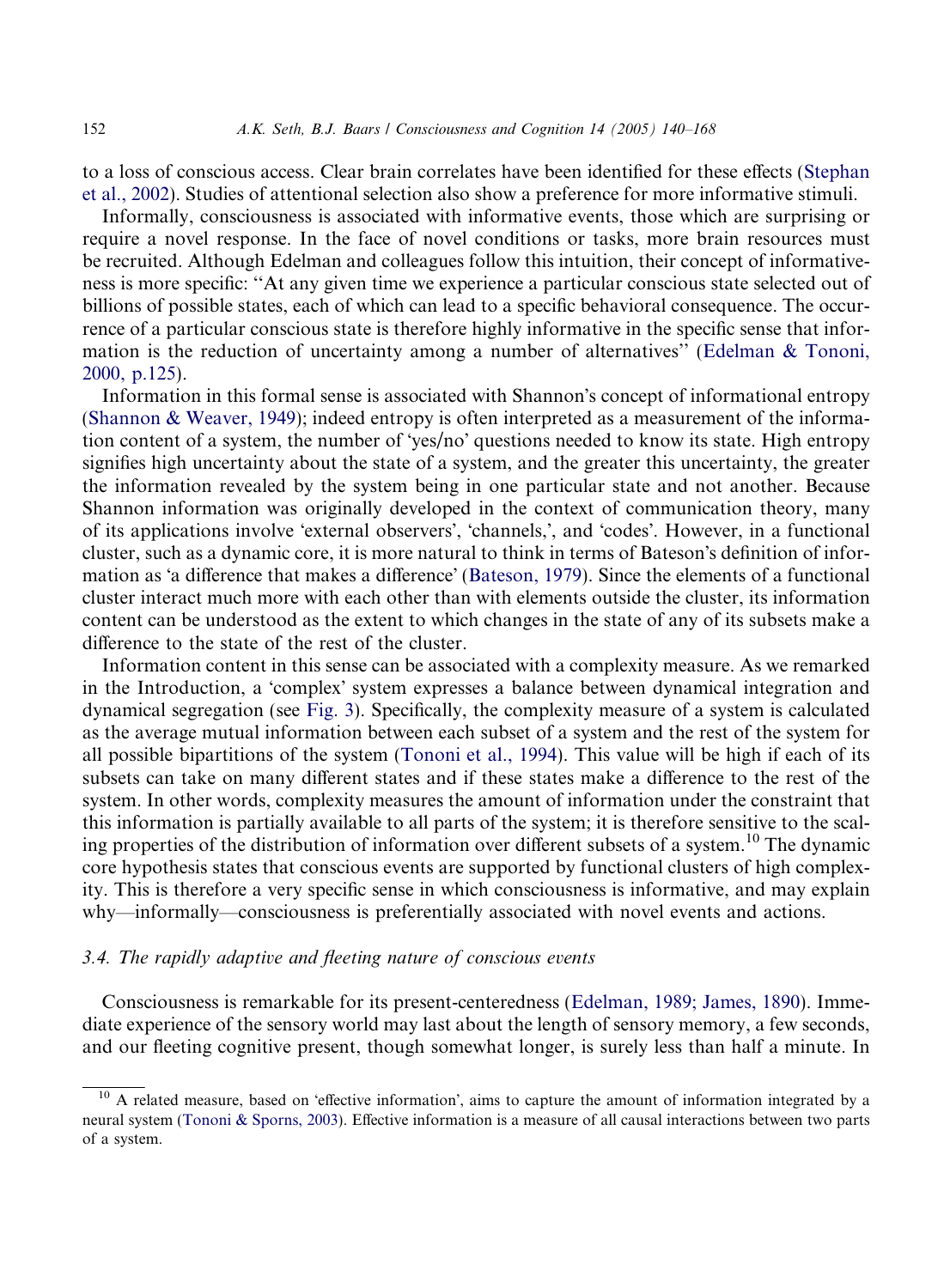<span id="page-13-0"></span>

Fig. 3. Neural complexity as the ensemble average mutual information between subsets of a given size and their complement, summed over all subset sizes (adapted from Fig. 2 in [Tononi et al. \(1998a\)](#page-27-0)). Small circles represent neuronal elements and bold arrows indicate mutual information between subsets and the remainder of the system. Shown in the figure are a selection of subsets of size 1 (S = 1), size 2 (S = 2), and size  $N/2$  for system size  $N(S = N/2)$ . A neurally complex system is one in which small subsets of the system show high statistical independence, but large subsets show low statistical independence. In other words, such systems balance dynamical segregation—their component parts are differentiated—with dynamical integration—as larger and larger subsets of elements are considered, they become increasingly integrated.

contrast, vast bodies of knowledge are encoded in long-term memory. They are uniformly unconscious. The fleetingness and rapid adaptivity of consciousness require explanation.

For conscious events to have adaptive value for an organism, they must have a short lifetime enough time to recruit a broad network of neural resources to generate appropriate behavior, yet also constantly evolving into subsequent events. To understand this, it is worth returning to the concept of the reentrant dynamic core as embedded in an N-dimensional space, with dimensions defined by all N diverse neuronal groups comprising the core. Think of the topology of this space as an 'attractor landscape' consisting of high-dimensional hills and valleys. A simple example is a landscape consisting of a single attractor, a deep pit in an otherwise flat plain. A dynamic core evolving on such a landscape would always end up in the pit, in one particular state, regardless of starting conditions. Imagine now a landscape (or 'manifold') with a rich topology of peaks and troughs so that a dynamic core evolving on this landscape would migrate from attractor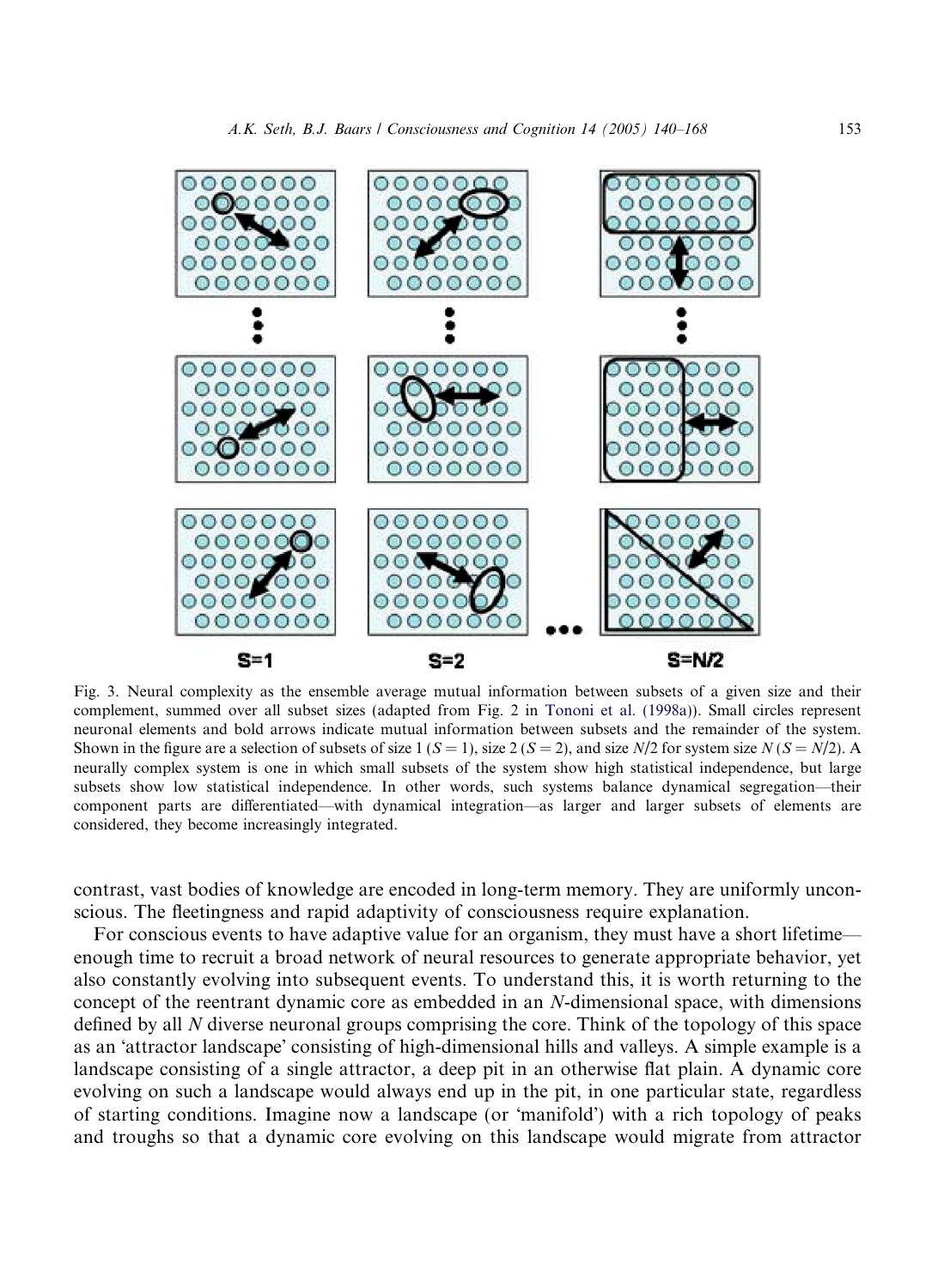to attractor, all the time evoking different behaviors in the organism. Conscious scenes in this case would indeed be fleeting, their evanescence driven by the continual evolution of the dynamic core.

Kelso and colleagues have used the term 'metastability' to describe this kind of activity [\(Bressler](#page-24-0) [& Kelso, 2001](#page-24-0)). Metastable systems can be captured by attractors, but no single attractor can dominate indefinitely. They have 'rich intermittency' ([Friston, 1997\)](#page-25-0). Although the precise relation between metastability and complexity has yet to be elaborated, they are likely closely related: ''Metastable dynamics is distinguished by a balanced interplay of integrating and segregating influences'' [\(Bressler & Kelso, 2001, p.26\)](#page-24-0).

Evidence from cortical electroencephalographic (EEG) recordings suggests that brain dynamics can be described in this way ([Freeman, 2000\)](#page-25-0). It is possible that some brain dysfunctions can be understood as disruptions of metastability, for example the recurrent and intrusive delusional representations common in schizophrenia have been suggested to result from 'parasitic attractors' in brain dynamics [\(Hoffman & McGlashan, 2001\)](#page-26-0).

#### 3.5. Internal consistency

Consciousness is marked by a consistency constraint. For example, while multiple meanings of most words are active for a brief time after presentation, only one becomes conscious at any moment. The literature on dual input tasks shows without exception that of two mutually inconsistent stimuli presented simultaneously, only one becomes conscious ([Baars, 1988](#page-24-0)).

According to the dynamic core hypothesis, conscious events must be internally consistent because each event is defined as an integrated state of the entire dynamic core. As Edelman and Tononi say, ''Since a dynamic core is a unified whole, mutual interactions among its constituent neural elements will bring about certain global states of the core that automatically preclude the simultaneous occurrence of certain other global states at any given time'' ([Edelman & Tononi,](#page-25-0) [2000, p.147](#page-25-0)).

It may be possible, however, that under some circumstances the dynamic core can split to form two or more sub-cores. In these cases the consistency constraint would apply to each sub-core separately, but not to the brain state as a whole.

Certain clinical conditions may manifest a split core. Severe epilepsy is sometimes treated by surgically severing the corpus callosum, the major fiber tract connecting the two cerebral hemispheres. While post-operative patients may appear entirely normal in many circumstances, careful tests suggest divided consciousness, for example incongruities between verbal report (usually mediated by the left hemisphere) and the actions of the left hand (usually mediated by the right hemisphere); see, for example ([Sperry, 1968](#page-27-0)). Other conditions that may reflect the splitting of a dynamic core include dissociative disorders, fugue states, and conversion hysteria. It is possible that future experiments may be able to directly visualize split cores by, for example, measuring the distribution of coherent brain activity in subjects in hypnotic dissociative states ([Hilgard,](#page-26-0) [1977](#page-26-0)).

## 3.6. Limited capacity and seriality

Several aspects of the brain have surprisingly limited capacity, such as the famous ''seven plus or minus two'' limit of rehearsable working memory ([Cowan, 2001; Miller, 1956](#page-25-0)), and the limits of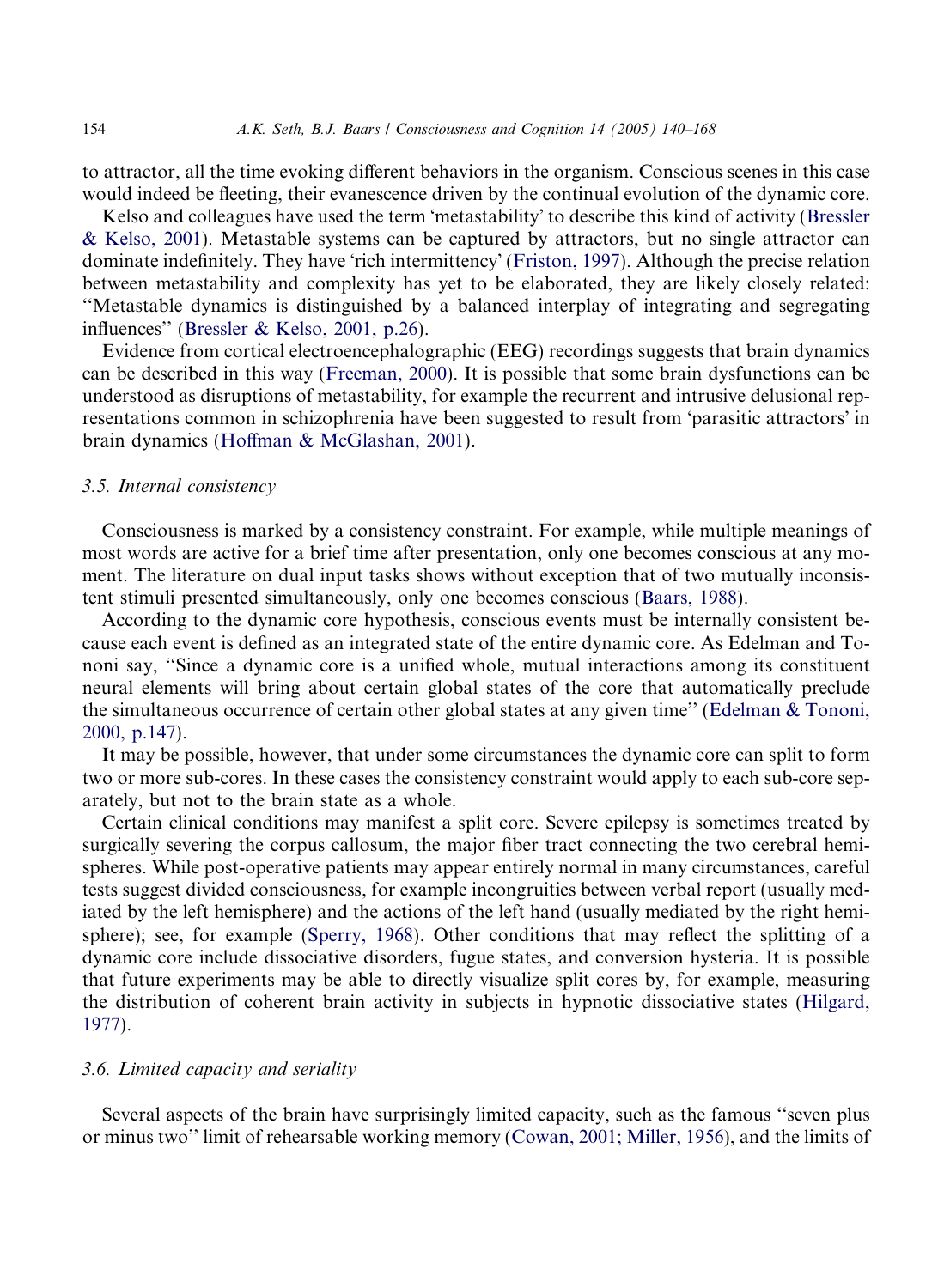selective attention [\(Pashler, 1999](#page-27-0)). While consciousness is not to be identified with either working memory or selective attention, it is limited in a similar way, in that there can only be a single consistent conscious stream, or process, at any moment. The serial nature of consciousness can be contrasted with the massive parallelism of the brain as observed directly. Events that occur in parallel with the conscious stream are invariably unconscious. Conscious seriality and unconscious parallelism are fundamental, and constrain any possible theory.

Limited capacity and seriality are closely connected to internal consistency. If conscious events are associated with global states of the dynamic core, such that only one such event can prevail at any one time, it follows that *global* states of the core appear serially. Of course, if 'split-cores' are possible then these constraints would apply to each sub-core separately, and not to the brain state as a whole.

What remains to be explained is how the limited capacity of consciousness is related to the limits of other aspects of the brain such as selective attention and working memory. Some researchers adopt a computational stance and suggest that working memory limits are part of optimized heu-ristics for searching 'lists' of items [\(Dirlam, 1972; MacGregor, 1987](#page-25-0)). Others tend towards explanations in terms of neurophysiological constraints. The extended theory, for example, suggests that ''capacity limitation ... may be due to the specific properties of temporal summation mechanisms and to the precision and speed of synchronization needed among neurons to constitute the dynamic core'' ([Edelman & Tononi, 2000, p. 151\)](#page-25-0). Further clarification of this connection is clearly needed.

## 3.7. Sensory binding

Binding is one of the most studied topics related to consciousness ([Crick, 1984; Crick &](#page-25-0) [Koch, 1990; Edelman, 1993; Singer & Gray, 1995; Treisman, 1998\)](#page-25-0) The visual brain is functionally segregated such that different cortical areas are specialized to respond to different visual features such as shape, color, and object motion. One classic question is how these functionally segregated regions coordinate their activities in order to generate the gestalts of ordinary conscious perception.

Most proposed solutions to the binding problem fall into one of two general classes: (i) binding through the influence of attentional processes, executive mechanisms, or superordinate maps [\(Shadlen & Movshon, 1999; Shafritz, Gore, & Marois, 2002](#page-27-0)) and (ii) binding through the selective synchronization of dynamically formed neuronal groups ([Edelman, 1993; Gray, 1999; Singer,](#page-25-0) [1999](#page-25-0)). The appeal to attentional mechanisms often focuses on parietal or frontal areas, the operations of which are distant from early stages of sensory processing [\(Posner & Dehaene, 1994; Pos](#page-27-0)[ner, Walker, Friedrich, & Rafal, 1984](#page-27-0)). It has been suggested that these areas implement an executive mechanism, such as a spotlight of attention, that is able to combine visual features at specific locations in space ([Shafritz et al., 2002; Treisman, 1998](#page-27-0)). Advocates of neural synchrony, by contrast, suggest that sensory binding is an automatic, dynamic, and pre-attentive process. In this view, of which ND is an example, combinations of features relating to visual objects are bound by the dynamic synchronization of corresponding neuronal groups in different cortical areas. According to Edelman, reentry imposes correlations on the interactions of neuronal groups such that synchronously active circuits across widely distributed brain regions are selectively favored [\(Edelman, 2003](#page-25-0)).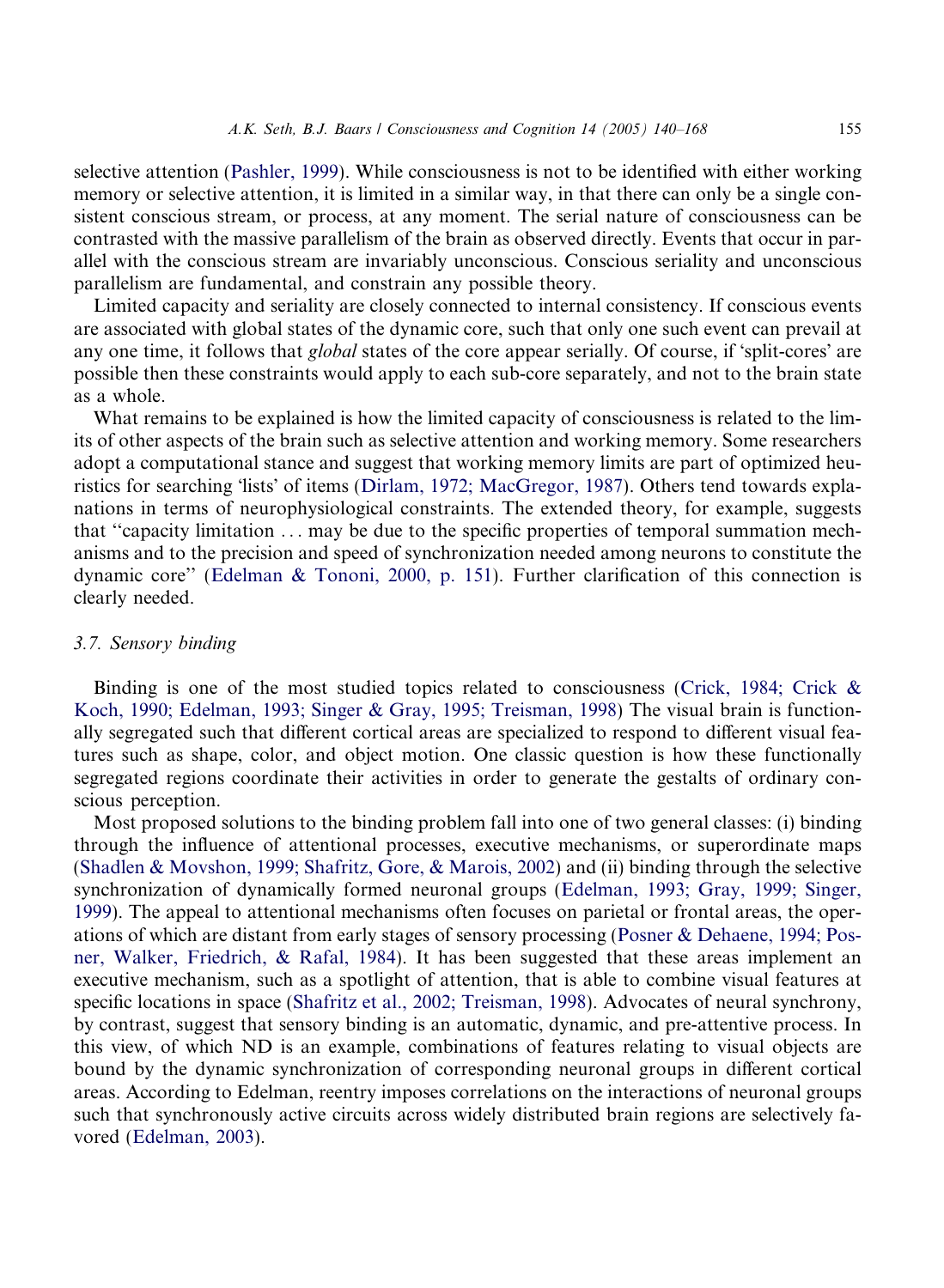Theories based on neural synchrony remain controversial. Although they are supported by neurophysiological recordings of synchronous activity in macaque monkey and cat brains [\(Fries](#page-25-0) [et al., 2001; Gray & Singer, 1989; Steinmetz et al., 2000\)](#page-25-0), a recent study found that neural synchrony did not correlate with the coherence of a moving stimulus [\(Thiele & Stoner, 2003\)](#page-27-0). It has also been argued, based on recordings from macaque prefrontal cortex, that synchronous activity may be a property of local rather than global circuits [\(Constantinidis & Goldman-Rakic,](#page-25-0) [2002](#page-25-0)).

Theoretical objections to binding by synchrony have also been raised. Treisman has suggested that although synchrony may allow the brain to 'hold on' to a solution to the binding problem, it does not explain how such solutions are arrived at ([Treisman, 1998](#page-28-0)). [Shadlen and Movshon](#page-27-0) [\(1999\)](#page-27-0) also note the lack of specific brain mechanisms designed to 'interpret' the synchrony 'code'.

Recent experiments with Darwin automata—following on a computer simulation [\(Tononi](#page-28-0) [et al., 1992\)](#page-28-0)—have addressed some of these theoretical concerns by demonstrating the successful categorization of multiple visual objects by the dynamic synchronization of neuronal groups in a brain-based device [\(Seth et al., 2004\)](#page-27-0). These experiments demonstrate the critical role of reentry in sensory binding—eliminating reentrant connections in the model prevented synchronization among simulated neuronal groups, which in turn disrupted the perceptual categorization of the system.

An important feature of this model is that neural synchrony supports successful categorization by enabling the coherent interaction of local and global processes. Locally, sensory stimuli are processed by specialized visual areas. Activity in these areas gives rise via reentry to a global dynamic characterized by the formation of synchronously active neuronal circuits. This global dynamic in turn constrains the activity of the local elements themselves—for example, neuronal units in early visual areas are more likely to form part of neuronal circuits associated with 'target' objects than with 'distracter' objects. Binding is achieved by the interaction of these processes, nei-ther 'bottom-up' or 'top-down' directions of information flow are by themselves sufficient [\(Seth](#page-27-0) [et al., 2004](#page-27-0)).

While ND has shown that reentrant connectivity and dynamic synchronization provide a sufficient mechanism for solving the binding problem, the role of attentional mechanisms is not yet fully explained. For example, there is abundant evidence for disruptions of conscious scene perception following parietal impairment ([Brighina et al., 2002\)](#page-24-0). A common interpretation of this effect is that parietal lesions impair the ability to pay attention to certain regions of visual space—a patient with visual hemineglect may appear unable to perceive stimuli on their left. Accounting for this evidence within a framework based on neural synchrony is a challenge for future versions of ND.

## 3.8. Self attribution

Conscious experiences are always attributed to an experiencing self, the ''observing self'' as James called it [\(James, 1890\)](#page-26-0). Self functions appear to be associated with several levels of the brain, prominently orbitofrontal cortex in human beings.

Until now we have focused on primary consciousness, the contents of which relate to entities in the world. Ideas of the self in consciousness usually relate to a higher-order consciousness, whose contents relate to the contents of primary consciousness, or to other mental events. Higher-order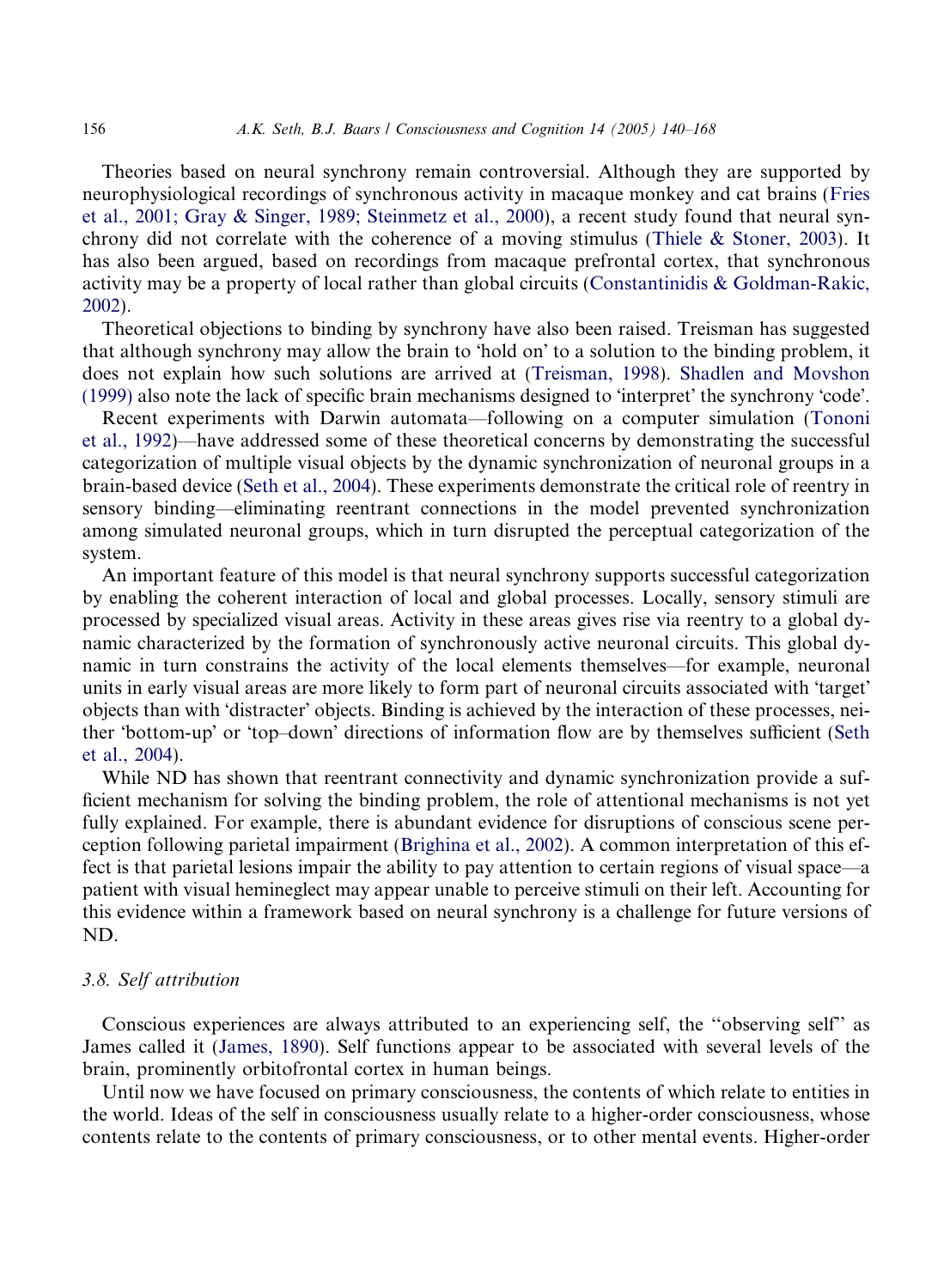consciousness, according to Edelman and Tononi, presupposes the existence of primary consciousness and ''is accompanied by a sense of self and the ability in the waking state to explicitly construct past and future scenes'' [\(Edelman & Tononi, 2000, p.102\)](#page-25-0). Higher-order consciousness can construct a narrative by which organisms can escape the remembered present.

A basic notion of the self also makes an appearance in primary consciousness. A running theme in ND is that primary consciousness arises from interactions between current sensory input and a value-based memory. This is described in *The Remembered Present* as an interaction between nonself (i.e. sensory input) and self (value, autonomic, and memory systems). ND is not unique in this respect. More recently, Damasio has suggested that consciousness happens when the brain represents the ways in which views of the environment and of the body change each other, a mapping of coupled maps [\(Damasio, 2000\)](#page-25-0).

The self as an interpreter of conscious content is very likely not limited to humans. The limbic system may support some version of this function for other mammals. Even lower in the brainstem, there exist appetitive systems like the hypothalamus, emotional-attachment areas such as the periaqueductal gray, and body maps as in the mesencephalic reticular formation. All these arguably involve ancestral aspects of self that may also participate in a human sense of identity.

Higher-order consciousness, by contrast, ''flourishes in humans'' ([Damasio, 2000, p. 102\)](#page-25-0). Edelman has suggested that it requires semantic capability, and for the most developed forms of the narrative self, a linguistic capability. He proposes that a key step in the evolution of these features in hominids occurred with the development of reentrant loops connecting brain systems for language with pre-existing neural areas underlying concept generation (see [Fig. 2](#page-6-0)). This enabled explicit reference to inner states, and communication of these states to others. With these mechanisms in place, higher-order consciousness could then relate current or imagined sensory content to a concept of self enriched with ideas of past and future. Many adaptive advantages would follow: ''Relationships that promise positive rewards can be fostered, resentments can be nourished, and plots can be laid.'' [\(Edelman & Tononi, 2000, p. 195](#page-25-0)).

With the possible exception of absorbed and meditative states, in which one is focused exclusively on a sensory source of information, modern-day humans rarely experience primary consciousness in the absence of higher-order interpretations. As we discuss below, this may have some bearing on the fact that humans are generally able to explicitly report conscious events.

### 3.9. Accurate reportability

It is not at all obvious why conscious contents are reportable by a wide range of voluntary responses. Yet it appears to be fundamental, since our standard operational index of consciousness is based on it.

If someone yells 'Ouch! That hurts!' after striking a finger with a hammer, we infer that they feel pain. Accurate, verifiable report is so widely accepted as an operational criterion for consciousness, and as a means of communicating conscious content between individuals, that we risk forgetting that it must still be accounted for.

ND offers some intriguing hints about the sources of reportability. For instance, there is the fact that conscious events evoke widespread brain activity anterior to sensory cortex (see Section 3.2: Widespread Brain Effects). It is likely that such widespread activity—mediated by reentry—may contribute to explicit report, at the very least simply by involving brain areas that are required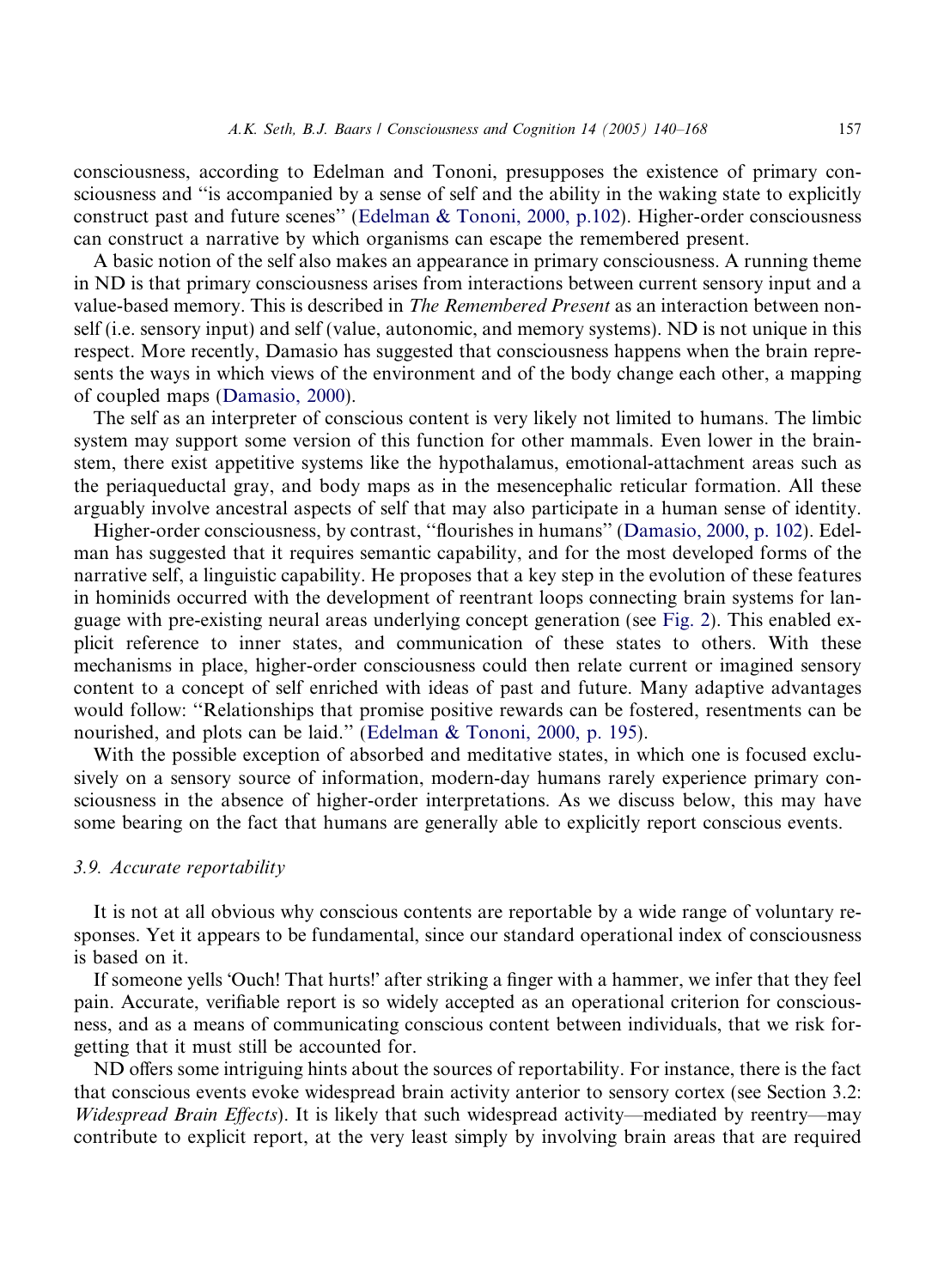to mobilize the machinery of report. Evidence for the involvement of prefrontal cortex in motor control and voluntary behavior is consistent with this idea ([Fuster, 1999\)](#page-25-0).

One can speculate further. A dynamic core consists of both local dynamics (differentiation) and a global state (integration), which are in continual interaction. In Section 3.3; Informativeness, this was expressed as the idea that the information content of a dynamic core comes from its state making a difference to the core itself. It is possible that this property of the dynamic core underlies the reportability of conscious events; a distinction can only be reported to an external party if it first is distinguishable to the reporting system itself. Another way of saying this invokes the concept of the self as an interpreter of conscious input. As we remarked above, the most basic form of self in ND is defined by an interaction between current sensory and bodily input and a valuebased memory. Explicit report, however, is facilitated by the linguistic capability implicated in the emergence of a higher-order self, which for conscious humans is the normal state of affairs.

Reliance on verbal report as evidence for consciousness may bias against the attribution of consciousness to non-human animals. However, some attempts have been made to elicit reliable, verifiable non-verbal report of conscious experience from animals. For example, the commentary key' method allows a monkey to make a behavioral comment—or second-order discrimination—on a previous perceptual discrimination [\(Cowey & Stoerig, 1995](#page-25-0)). Following lesions to half of V1, monkeys remain able to make above-chance discriminations in the occluded visual field (choosing between different colors, for example). But they are not able reliably to distinguish between a stimulus in the occluded field and a blank display in an intact part of the visual field. Cowey and Stoerig argue that this amounts to a denial of visual consciousness, as if the monkey were saying "I can't tell the difference between input in my blind field and a completely blank input in my sighted field''. By contrast, when all stimuli are presented in the intact visual hemi-field, the monkeys are able to make both discriminations accurately. This study provides a primate analog to human 'cortical blindness' or 'blindsight', a condition in which patients with V1 damage continue to make some visual discriminations, while strongly denying that they have normal visual experiences ([Weiskrantz, 1998](#page-28-0)).<sup>11</sup>

Of course, the interpretation of the second-order discrimination as an explicit report of a conscious visual event (or its absence) cannot be justified by the behavioral evidence alone, since discriminations about discriminations can be generated by all kinds of mechanisms. The additional factor is of course that monkeys and humans share a wealth of neurobiological characteristics apparently relevant to consciousness ([Logothetis, 2003](#page-26-0)). These similarities embolden us to interpret behavioral evidence from humans and monkeys in essentially the same way. Cortically blind human patients deny visual sensations, but intact humans explicitly report visual sensations. Cowey and Stoerig suggest that the same may also be true for monkeys.

# 3.10. Subjectivity and the perspective of the observer

Philosophers traditionally define consciousness in terms of subjectivity, the existence of a private flow of events available only to the experiencing subject.

 $11$  It is sometimes overlooked that the visual guided behavior of cortically blind patients, while often above chance, is considerably worse than normal.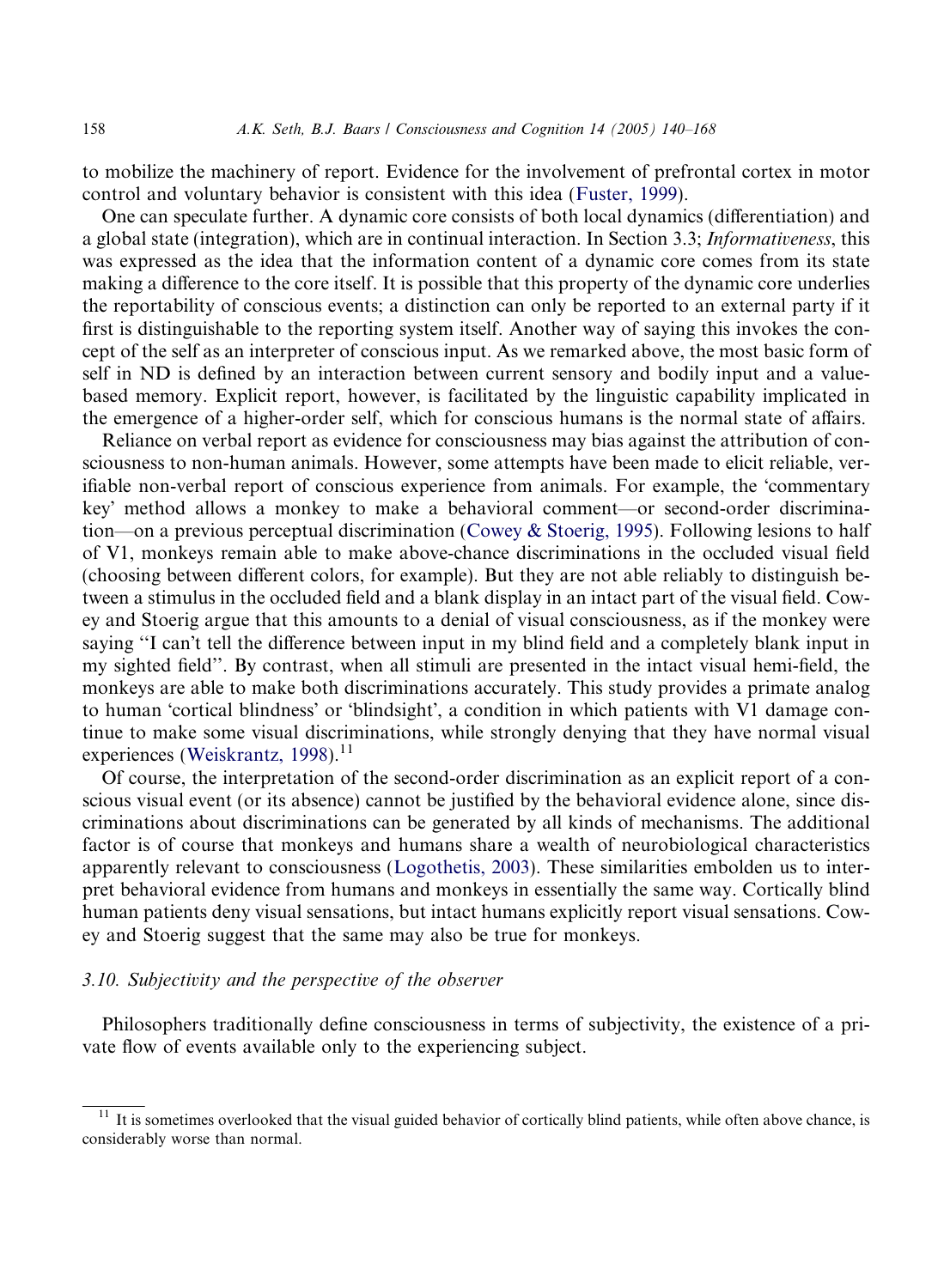The peculiar position of attempting an objective, scientific description of subjective conscious events continues to be the source of much confusion. Various authors have proposed an 'explan-atory gap' between scientific theory and subjective experience ([Block & Stalnaker, 1999; Levine,](#page-24-0) [1983; Rowlands, 2001\)](#page-24-0). Sometimes this is referred to as the 'hard problem' of consciousness, to be distinguished from the 'easy problem' of describing exactly how the brain functions, during both conscious and unconscious states ([Chalmers, 1995\)](#page-25-0).

Edelman suggests that this reflects a misunderstanding of science, saying: ''A scientific theory cannot presume to replicate the experience that it describes or explains ... to experience the discriminations of an individual, it is necessary to be that individual'' [\(Edelman, 2003](#page-25-0)). In other words, coming up with a scientific theory that explicitly solved the 'hard problem' would be like developing a theory of hurricanes that was actually windy.

Still, subjectivity must be accounted for. The aspect of privacy may be the most tractable. According to the extended theory, conscious events are supported by reentrant dynamic cores, and dynamic cores are supported by particular physical brains; i.e. they are the property of a phenotype. Thus, conscious events are inextricably attached to individual brains and are necessarily private.

The association of a stream of consciousness with an experiencing subject may be related to the existence of a self (whether a basic self or a 'higher-order' narrative self, see Section 3.8: Self attribution). A self—an interpreter of conscious input—provides a locus for the sense of subjectivity that accompanies conscious experience. In humans that sense of subjectivity may require the interaction of posterior cortex with regions like orbitofrontal cortex, the limbic system and brainstem value systems ([Baars, 2002\)](#page-24-0).

The qualitative feel of conscious events is less easily explained. Why should sensation accompany the complex discriminations enacted by a dynamic core, but not the discrimination of light from dark by a photodiode? Edelman and Tononi suggest that the answer lies in the complexity (in the technical sense) of the discrimination. A sensation of redness does not correspond to a discrimination among a small number of colors; rather, it is entailed by the state of the entire dynamic core. The qualitative feel of a conscious event is a consequence of the vast amount of information disclosed by the core by being in one state out of very many possible states.

The relationship of 'entailment' appears to be critical to the conception of qualia in ND. For [Edelman \(2003, 2004\)](#page-25-0), qualia are high-dimensional discriminations that are entailed by neural activity in the core. They differ because their underlying neural systems differ. Qualia are entailed by this distinctive form of neural activity in the same way that the structure of hemoglobin entails a certain spectroscopic response: One is not caused by the other, rather, one is an inevitable property of the other. This concept implies that neural systems underlying consciousness were selected in evolution to carry out discriminations in a high dimensional space of possible inputs, yielding adaptive advantage.

#### 3.11. Focus-fringe structure

While consciousness tends to be thought of as a focal, clearly articulated set of contents, an influential body of thought suggests that ''fringe conscious'' events, like feelings of knowing, the tip-of-the-tongue experience, and the like, are equally important [\(James, 1890; Mangan, 1993](#page-26-0)).

Fringe experiences are among the most common and significant mental events. They upset our typical ideas about consciousness, being quite unlike our experience of coffee cups or cats. Fringe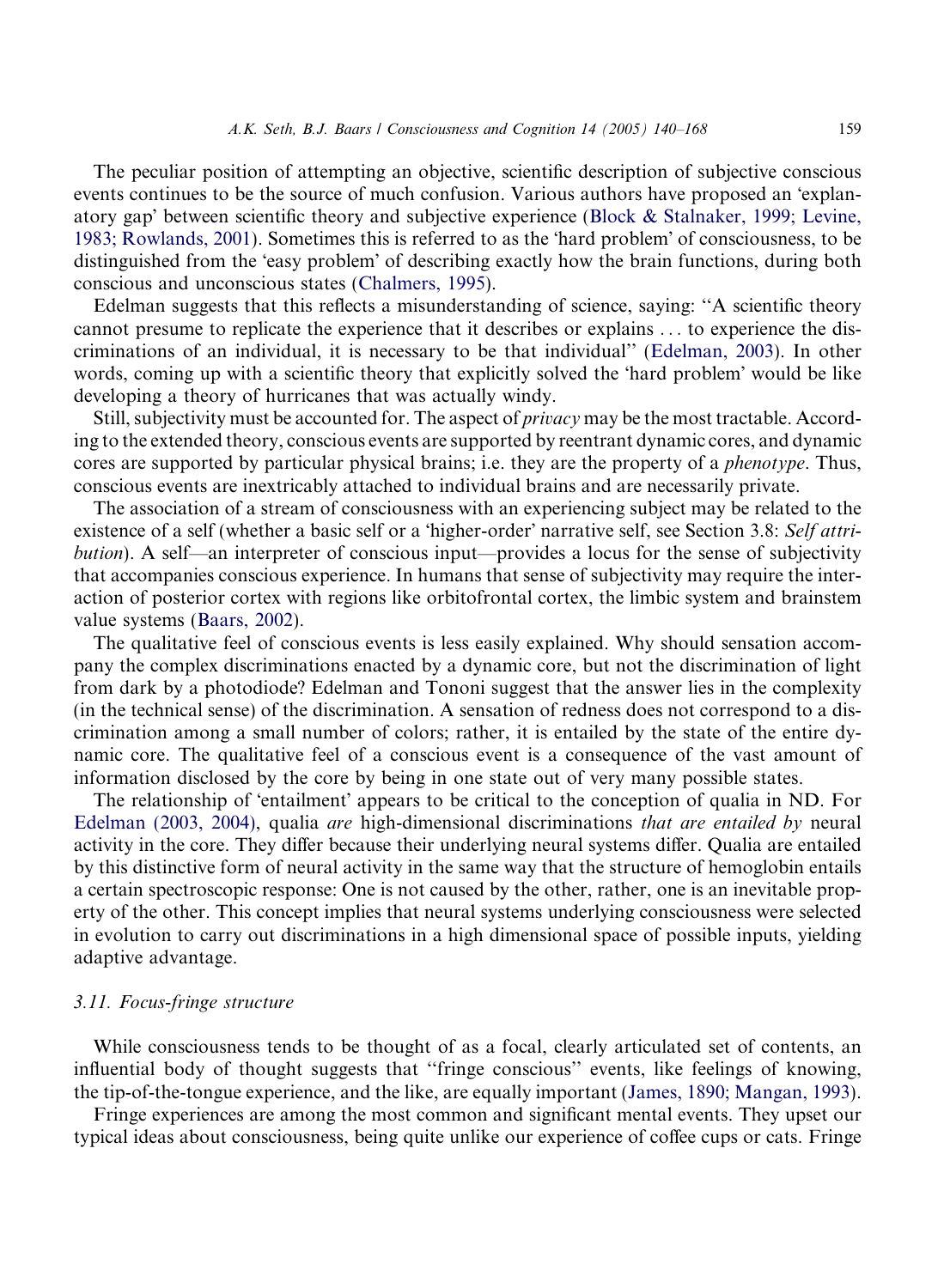experiences are ''vague''—they do not have sensory qualities like color, pitch or texture; they lack object identity, location in space, and sharp boundaries in time. They do not even show figureground contrast. The phenomenology of the fringe seems fundamentally different from focal consciousness.

Yet people show remarkable accuracy in fringe judgments like feelings of knowing or intuition [\(Bowers, Regehr, Balthazard, & Parker, 1990](#page-24-0)). In this respect these events differ from truly unconscious knowledge, like long term memory or automatic motor skills.

Recently, [Baars \(2003\)](#page-24-0) has proposed that fringe consciousness may be selectively associated with prefrontal areas of cortex, which have few direct projections to posterior sensory cortical areas. In the first brain imaging study of a canonical fringe experience, dominant activation in prefrontal cortex and cingulate gyrus was found in the ''tip of the tongue'' state ([Maril et al.,](#page-26-0) [2001](#page-26-0)). Baars' proposal may be cast in terms of ND by the suggestion that fringe events may be associated with connections to a dynamic core that consist primarily of neuronal groups in prefrontal cortex, supported by prefrontal-thalamic reentrant loops or cingulate-thalamic loops.

Self-functions are frequently experienced as vague and fringe-like as well. This is consistent with the idea, described in Section 3.8: Self attribution, that the self is an interpreter of conscious experience, rather than a primary source of perceptual content. Self-functions have also been frequently associated with prefrontal cortex.

## 3.12. Consciousness facilitates learning

The possibility of unconscious learning has been debated for decades, but there appears to be only very limited evidence for long term learning of unconscious input. In contrast, the evidence for learning of conscious episodes is overwhelming. The capacity of conscious visual memory is enormous [\(Standing, 1973\)](#page-27-0). Even implicit learning requires conscious attention to the stimuli from which regularities are (unconsciously) inferred, and the initial learning of novel motor and cognitive skills also requires conscious effort.

ND offers several related accounts of procedural or perceptual ('skill') learning. At present, ND has less to contribute to accounts of episodic memory formation, which in humans is closely associated with the operations of the hippocampus ([Squire, 1992\)](#page-27-0). While in recent work [\(Edelman,](#page-25-0) [2003](#page-25-0)) it has been suggested that the hippocampus may play a role in the early development of consciousness, further development of this suggestion is required.

Perceptual categorization itself can be a form of learning. As we remarked in the introduction, a basic theme of ND is that current perceptual categorization interacts with a value-based memory of previous perceptual categories, and that it is this interaction that evokes (primary) consciousness.

The association of consciousness with motor and cognitive skill learning is better understood in terms of the relations between the thalamocortical system and other closely related structures such as the basal ganglia. The extended theory describes a two stage process. In the first, learning involves the progressive functional isolation of neuronal circuits involved in carrying out novel motor or cognitive acts. Initial widespread cortical activity is progressively replaced by relatively localized circuits depending largely on basal ganglia. This transfer is catalyzed by the activity of value systems. In support of this idea is evidence that plasticity in basal ganglia can be modulated by dopamine ([Reynolds & Wickens, 2000\)](#page-27-0).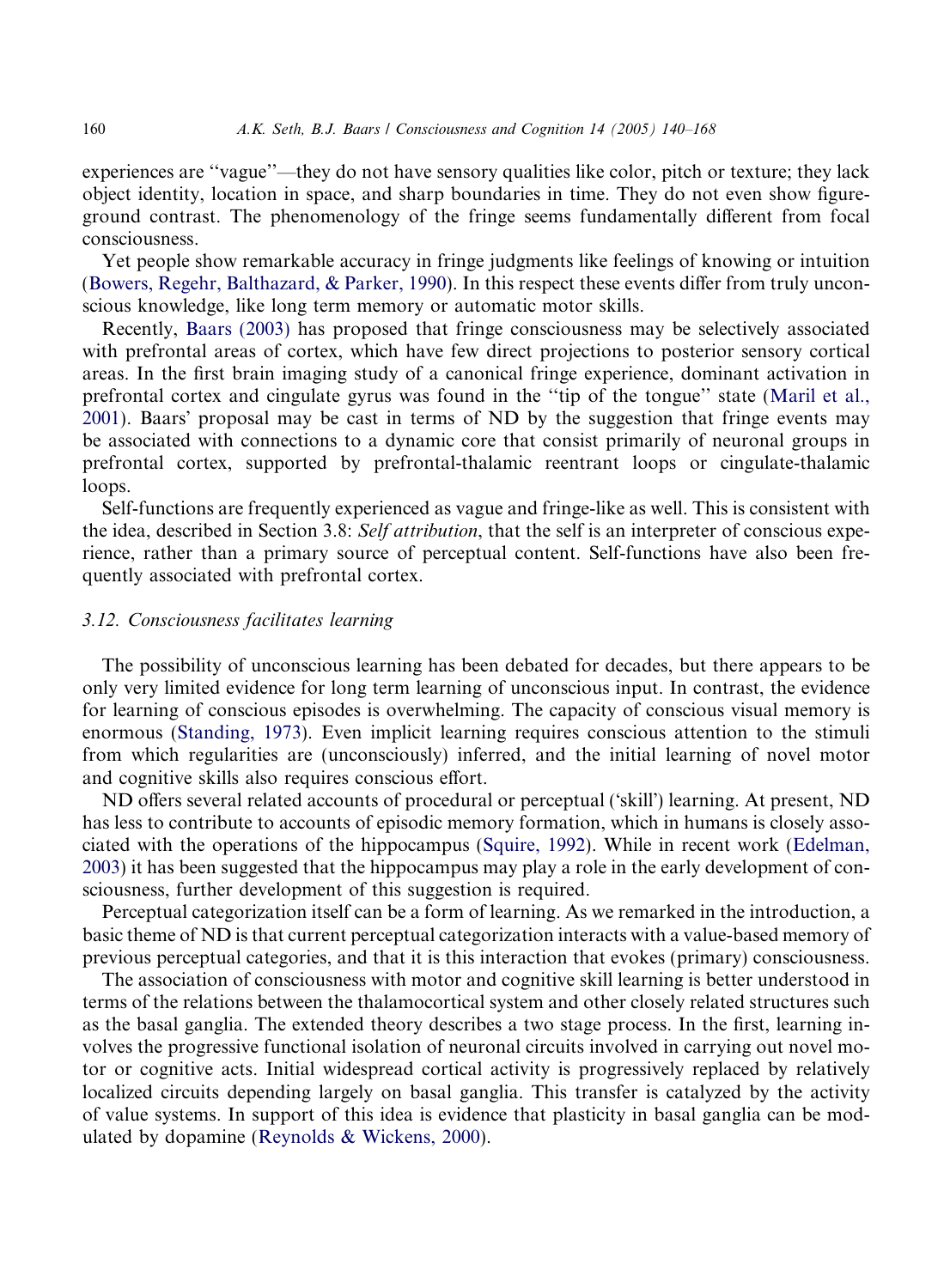The second stage involves the linkage of actions together into novel sequences. Again this involves a shift from cortex to basal ganglia and probably cerebellum. Cortex is initially responsible for the formation of sequences of motor and cognitive acts, but once established, they can be expressed via the long multi-synaptic loops through the basal ganglia. There are now several functional imaging studies which support these claims [\(Haier et al., 1992](#page-26-0)).

The differential involvement of cortex and basal ganglia during learning and the expression of learnt behavior has been well established for some years [\(Graybiel, 1995a, 1995b\)](#page-26-0). ND contributes an understanding of why consciousness is preferentially associated with learning. The involvement of cortex in learning may derive from properties of the reentrant dynamic core. Novel acts and sequences may benefit from the flexible, adaptive, and associative dynamics that complex neural states provide. These states, according to the core hypothesis, support consciousness. In contrast, the expression of learnt behavior is unlikely to require the same kind of adaptive flexibility. Rather, a learnt behavior should be expressed with minimal interference from other neural processes. As we have already discussed, the anatomy of the basal ganglia is well suited for this purpose, and the resulting neural dynamics are not likely to be complex. Therefore, the expression of many learnt behaviors may often not require consciousness.

# 3.13. Stability of conscious contents relative to sensory input

Conscious contents are impressively stable, given the variability of input that is dealt with. Perceptually, the confounding influence of eye, head, and body motion is often excluded from con-scious experience [\(Merker, in press](#page-26-0)). Even abstract 'fringe' conscious contents such as beliefs, concepts, and the motivational self are remarkably stable over years.

The stability of conscious experience is striking given the continually varying sensory activity resulting from multiple sensor arrays (eyes, mechanoreceptors, ears) mounted on body parts which continually move in many different ways. The complex orchestrations of muscle movements required for action are also largely excluded from consciousness.

Conscious beliefs and concepts are also stable over time. Indeed, fundamental beliefs often last an entire adult lifetime. The same general point has been found true for conscious thoughts and inner speech, using thought-monitoring studies [\(Singer, 1993\)](#page-27-0). It appears that endogenous conscious contents, like thoughts and images, are quite recurrent for most people.

In terms of ND, the very act of perceptual categorization embodies a stable dynamic, since a category is by definition more stable than the sensory input that gives rise to it. The intrinsic dynamics of the core may also be associated with the stability of conscious experience. In Section 3.3: Informativeness, we remarked that a property of the dynamic core is that it is metastable, that is, it consists of a series of self-limiting recurrent patterns. It may be that metastable states can only be sustained if the high input and output variability caused by sensor and muscle movements is filtered out, or at least reduced, before entry to the core. Such variability may preclude the global integration that is characteristic of a complex state of the core.

Why should consciousness be associated with stability? Merker proposes that consciousness is the phylogenetic outcome of neural processes that ensure stability in order to ensure effective decision making ([Merker, in press\)](#page-26-0). By stripping away the confounding effects of self-motion, decision mechanisms with access to conscious events are more able to cope with the continual problem of what to do next.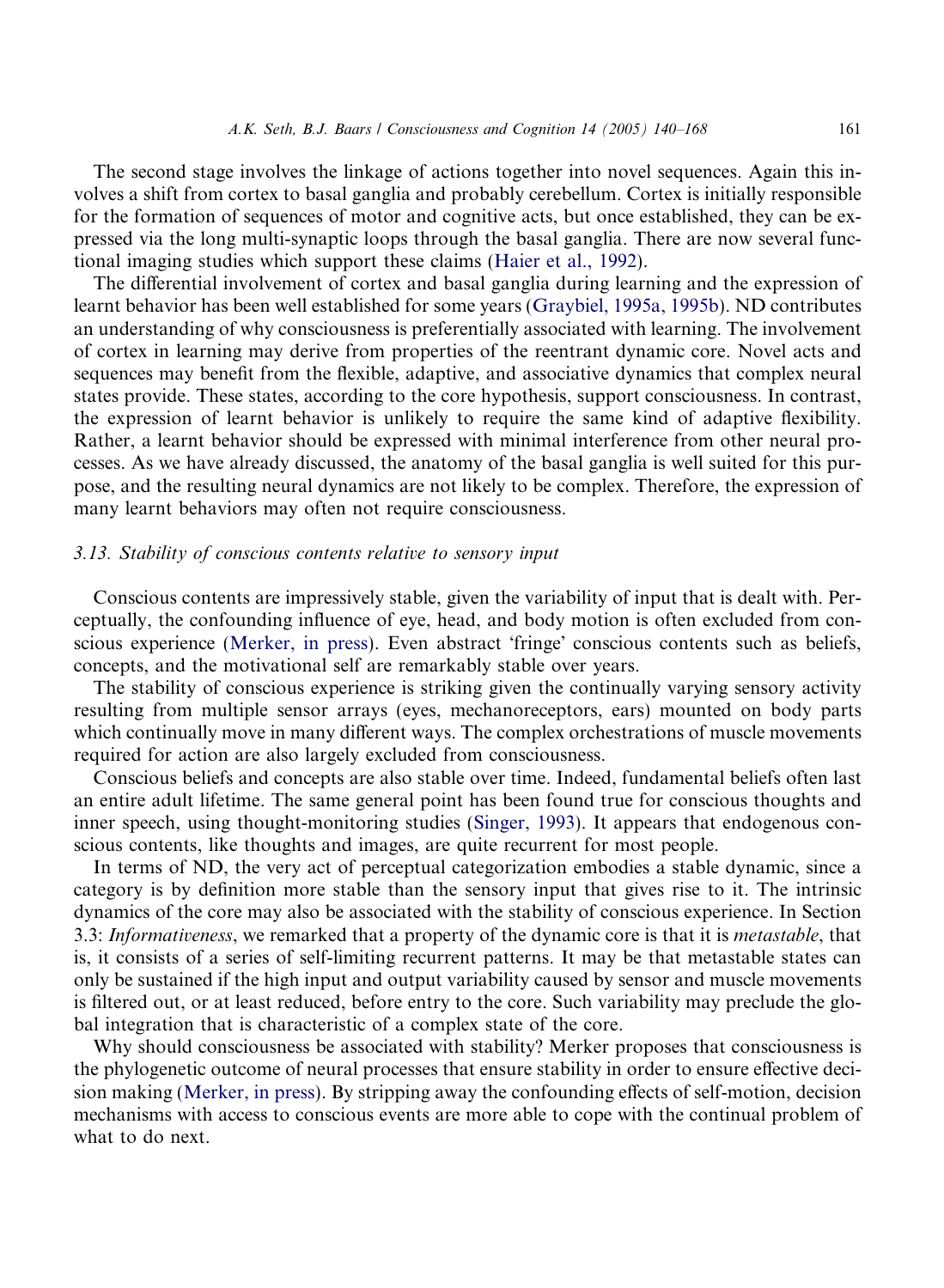#### 3.14. Allocentricity of the objects of experience in an egocentric framework

Neural representations of external objects make use of diverse frames of reference. For example, early visual cortex is retinotopically mapped, yet other regions such as the hippocampus show allocentric mapping, in which representations of object position are stable with respect to observer position.

It seems that conscious events are, generally speaking, allocentrically represented—they have ''otherness.'' But of course the otherness of perceived conscious objects in the world exists in a framework that relates it to the perceiver. We see an apple in front of us, not an apple in abstract perceptual space. Nevertheless, the attribution of conscious contents as such is generally external. Even when we talk about ourselves, as in referring to our own moods and thoughts, we speak ''as if'' we are referring to something in the third-person objective reality. This requires explanation.

There are several reasons why consciousness might be preferentially associated with allocentric representations. First, allocentricity coincides with stability. A viewer-independent world is likely more stable than a world which constantly shifts with the perspective of the observer. The association between stability and consciousness has already been explored (Section 3.13: Stability of conscious contents relative to the world).

Conscious allocentricity may be related to the distinction between ventral and dorsal visual pathways [\(Ungerleider & Haxby, 1994\)](#page-28-0). The ventral pathway, which has to do with object recognition, is closely associated with consciousness, but the dorsal pathway, which has to do with reaching and grasping, seems to be much less so. Object recognition is likely to benefit from a stable, allocentrically represented visual world, whereas reaching and grasping are viewer-dependent operations which are more likely to require sensitivity to the details of the position, posture, and motion of the reacher. However, as we remarked above, neural accounts of how ventral and dorsal activity contribute differentially to consciousness are still lacking (see Section 3.1: A wide range of conscious contents).

ND is consistent with these various proposals, especially in its emphasis on primary consciousness as a result of interactions between external (allocentric) relations (perceptual categorization) and internal (egocentric) relations (a value category memory).

# 3.15. Consciousness is useful for voluntary decision making

Consciousness is obviously useful for knowing the world around us, and for knowing our own internal processes. Conscious sensations of pain, pleasure, appetites and emotions refer to endogenous events. Conscious sensory perception and abstract ideas typically involve knowing the outer world. While there are many kinds of unconscious knowledge, conscious knowing may be distinctively useful for executive decision making and planning.

The knowing function of consciousness may seem obvious. It is what philosophers often refer to as 'intentionality', the property that conscious states have of being 'about' something [\(Brent](#page-24-0)[ano, 1924–1928](#page-24-0)). But there is also massive evidence for unconscious kinds of knowledge and unconscious states of intentionality. Implicit learning, implicit cognition, unconscious moods, overpracticed skills, spared implicit functions after brain damage, and other kinds of unconscious knowledge are well established. Both conscious and unconscious intentionality have obvious utility in ensuring that brain operations are functionally adapted to the world.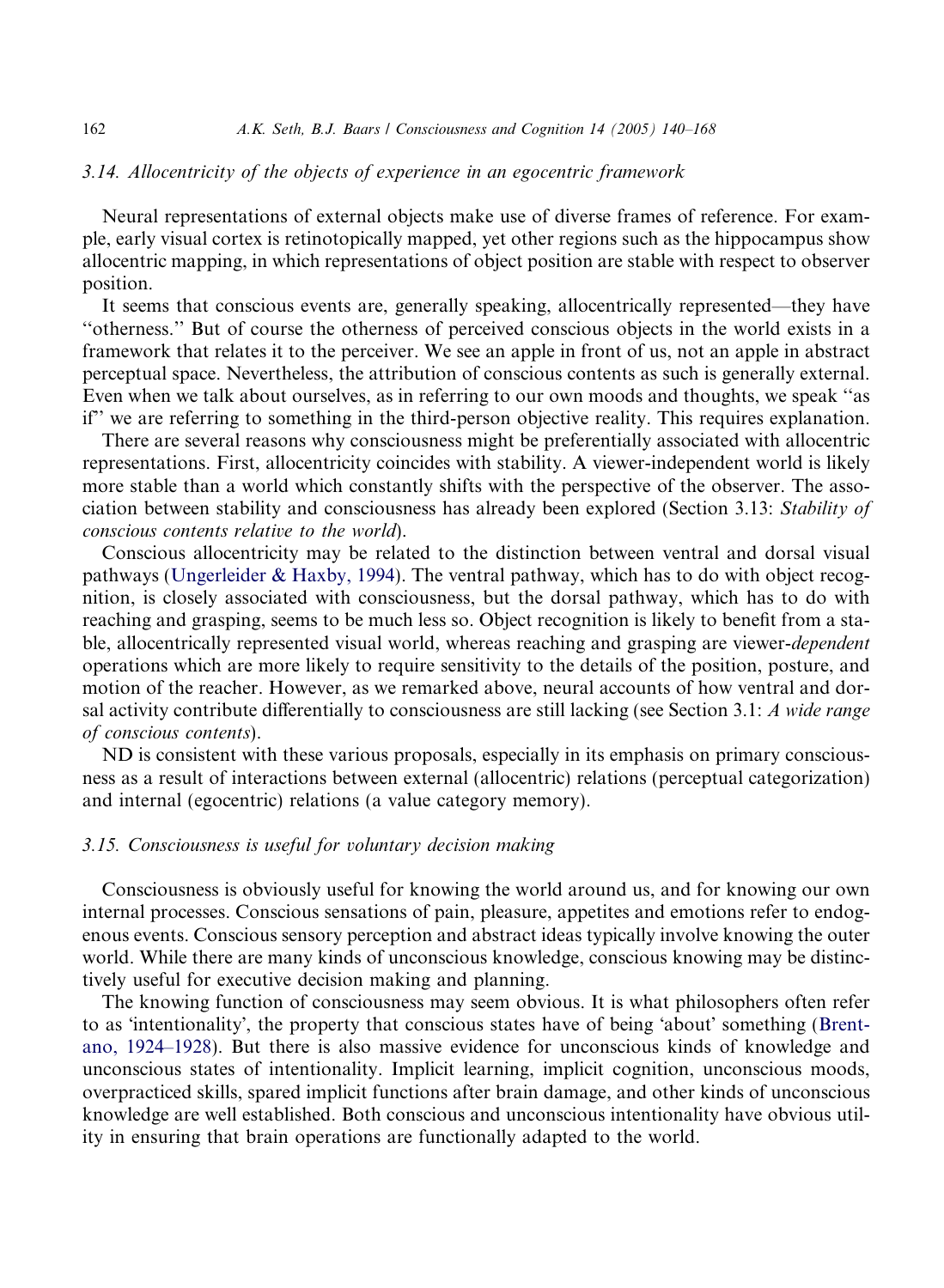This is not to say that conscious and unconscious states are equivalent with respect to knowing. Many unconscious processes do not exhibit intentionality, for example spinal reflexes. But a large proportion of conscious events, with minor exceptions such as visual after-images and the like, seem to involve knowing of some kind. Why might this be? A very general possibility, which is consistent with ND, follows from the idea that conscious events are high-dimensional and highly informative discriminations. Simply in virtue of being informative, such events must necessarily be 'about' something. Edelman argues that because states of the dynamic core necessarily involve correlations of perceptual categories with value-category memories, the conscious experiences that arise are by their very nature intentional ([Edelman, 2003\)](#page-25-0). Indeed, because conscious discriminations are always referenced to the body, they may necessarily involve a knowing of the world and body together (see Section 3.8: Self attribution).

What distinguishes conscious intentionality from unconscious intentionality? Here it useful to recall some properties of consciousness which we have already discussed. As well as being informative, conscious events are rapidly adaptive, internally consistent, reportable, referenced to a self, stable, and allocentrically represented. Furthermore, learning appears to require consciousness. Together, these properties suggest that conscious intentionality is particularly suited to dealing with novelty, and relatedly, to facilitating executive decision-making processes in circumstances in which the automatic reactions of an organism may not suffice.

# 3.16. Involvement of the thalamocortical system

As mentioned in the introduction to this article, it is widely believed that consciousness involves widespread, relatively fast, low amplitude interactions in the thalamocortical system of the brain, driven by current tasks and conditions.

By now it should be obvious that extended ND is well aligned with this feature inasmuch as it proposes that dynamic cores can only be supported by thalamocortical neuroanatomy. The concept of neural complexity suggests how brains may balance integration and differentiation in the thalamocortical system by moving through a continuous series of globally consistent metastable states [\(Tononi & Edelman, 1998](#page-27-0)). According to ND, these reentrant interactions link current perceptual categorization with a value-category memory to generate a conscious scene.

The property of complexity may account for why not all spatially correlated and widespread oscillations in the brain are associated with consciousness. It may be that highly variable runs of relatively fast, broad range oscillations are distinctively appropriate for balancing differentiation and integration within the core. Other brain oscillations, for example the delta-range oscillations prevalent in slow-wave sleep, while certainly spatially correlated and widespread, may be biased too far in favor of integration to support complex and hence conscious states.

#### 4. Summary and conclusions

According to ND, the neural systems underlying consciousness arose to enable high-order discriminations in a multidimensional space of signals, and conscious qualia are those discriminations [\(Edelman, 2003, 2004](#page-25-0)). Although we have focused largely on the dynamic core aspect of the extended theory, this concept is intimately tied to the selectional aspects of ND via a combi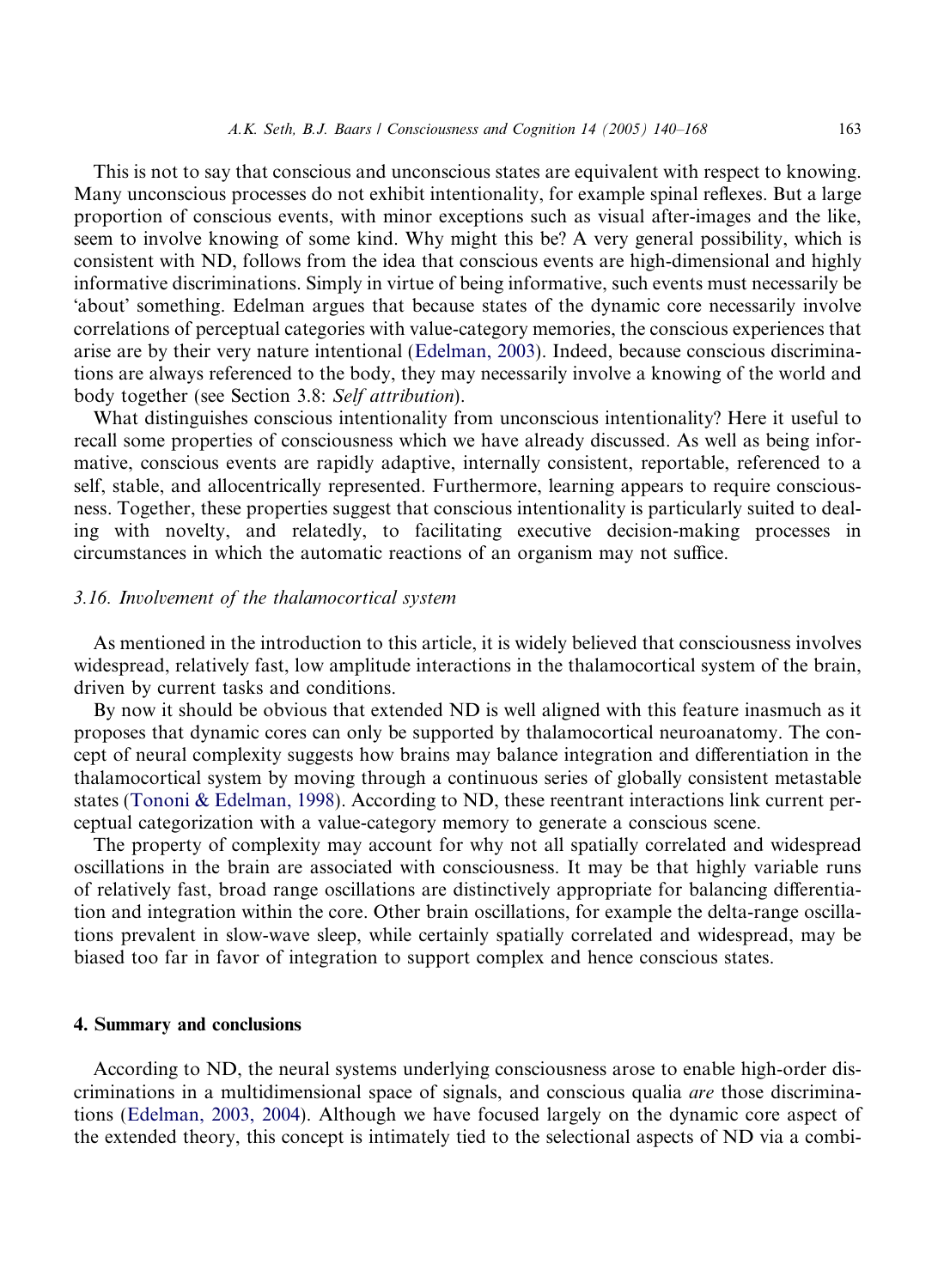<span id="page-24-0"></span>nation of neuronal diversity, reentry, and degeneracy. Future research directed towards explicit and quantitative modeling of these links is likely to be valuable.

In this article we have explored ND in light of a number of widely recognized properties of consciousness. While at present no theory accounts completely for all of these properties, ND and its recent extensions fare well. [Table 2](#page-9-0) provides a summary, allocating each of the 16 properties into one of three lists: well accounted for, moderately accounted for, and those for which further research would be most likely to be fruitful.

#### Acknowledgments

This work was supported at The Neurosciences Institute by the Neurosciences Research Foundation, which is gratefully acknowledged. We thank Drs. Joseph Gally, Ralph Greenspan, and Gerald M. Edelman for their constructive comments. The manuscript has also benefited from the comments of three anonymous reviewers.

## References

- Almassy, N., Edelman, G. M., & Sporns, O. (1998). Behavioral constraints in the development of neuronal properties: a cortical model embedded in a real-world device. Cerebral Cortex, 8, 346–361.
- Baars, B. J. (1988). A cognitive theory of consciousness. New York, NY: Cambridge University Press.
- Baars, B. J. (2002). The conscious access hypothesis: Origins and recent evidence. Trends in Cognitive Science, 6, 47– 52.
- Baars, B. J. (2003). How brain reveals mind: Neuroimaging supports the fundamental role of conscious experience. Journal of Consciousness Studies, 10(9–10), 100–121.
- Baars, B. J., Banks, W. P., & Newman, J. (Eds.). (2003). Essential sources in the scientific study of consciousness. Cambridge, MA: MIT Press.
- Baars, B. J., Ramsoy, T., & Laureys, S. (2003). Brain, conscious experience, and the observing self. Trends in Neuroscience, 26(12), 671–675.
- Bartels, A., & Zeki, S. (2000). The architecture of the colour centre in the human visual brain: New results and a review. European Journal of Neuroscience, 12, 172–193.
- Bateson, G. (1979). Mind and nature: A necessary unity. New York, NY: Bantam Books.
- Berger, H. (1929). Ueber das Elektroenkephalogramm des Menschen. Archiv fuer Psyhiatrie und Nervenkrankheiten, Berlin, 87, 527–570.
- Block, N., & Stalnaker, R. (1999). Dualism, conceptual analysis, and the explanatory gap. Philosophical Review, 108, 1–46.
- Bowers, K. S., Regehr, G., Balthazard, C. G., & Parker, K. (1990). Intuition in the context of discovery. Cognitive Psychology, 22, 72–100.
- Brentano, F. (1924–1928). Psychologie vom empirischen standpunkt. Leipzig: Meiner.
- Bressler, S. L., & Kelso, J. A. (2001). Cortical coordination dynamics and cognition. Trends in Cognitive Science, 5, 26–36.
- Brighina, F., Bisiach, E., Piazza, A., Oliveri, M., La Bua, V., Daniele, O., & Fierro, B. (2002). Perceptual and response bias in visuospatial neglect due to frontal and parietal repetitive transcranial magnetic stimulation in normal subjects. Neuroreport, 13, 2571–2575.
- Buonomano, D. V., & Merzenich, M. M. (1998). Cortical plasticity: From synapses to maps. Annual Review of Neuroscience, 21, 149–186.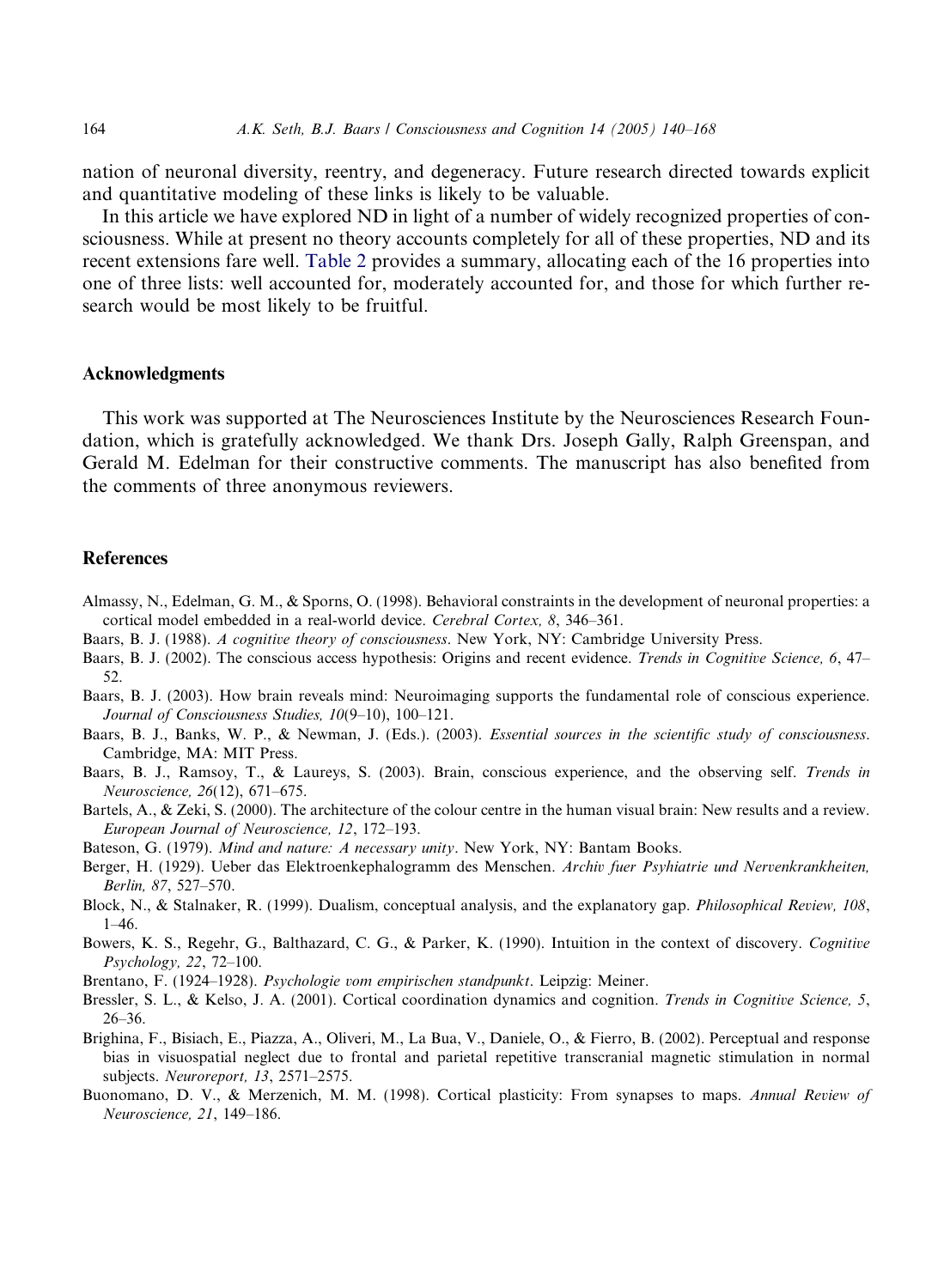- <span id="page-25-0"></span>Burkhalter, A., Bernardo, K. L., & Charles, V. (1993). Development of local circuits in human visual cortex. Journal of Neuroscience, 13, 1916–1931.
- Chalmers, D. J. (1995). The puzzle of conscious experience. Scientific American, 273, 80–86.
- Chen, Y., Seth, A. K., Gally, J., & Edelman, G. M. (2003). The power of human brain magnetoencephelographic signals can be modulated up or down by changes in an attentive visual task. Proceedings of the National Academy of Sciences, USA, 100(6), 3501–3506.
- Constantinidis, C., & Goldman-Rakic, P. S. (2002). Correlated discharges among putative pyramidal neurons and interneurons in the primate prefrontal cortex. Journal of Neurophysiology, 88, 3487–3497.
- Cosmelli, D., David, O., Lachaux, J.-P., Martiniere, J., Garnero, L., Renault, B., & Varela, F. (2004). Waves of consciousness: Ongoing cortical patterns during binocular rivalry. Neuroimage.
- Cowan, N. (2001). The magical number 4 in short-term memory: A reconsideration of mental storage capacity. Behavioral and Brain Sciences, 24, 87–114.
- Cowey, A., & Stoerig, P. (1995). Blindsight in monkeys. Nature, 373, 247–249.
- Crick, F. (1984). Function of the thalamic reticular complex: the searchlight hypothesis. Proceedings of the National Academy of Sciences, USA, 81, 4586–4590.
- Crick, F., & Koch, C. (1990). Some reflections on visual awareness. Cold Spring Harbor Symposium on Quantitative Biology, 55, 953–962.
- Crick, F., & Koch, C. (2003). A framework for consciousness. Nature Neuroscience, 6, 119–126.
- Damasio, A. (2000). The feeling of what happens: Body and emotion in the making of consciousness. Harvest Books.
- Dehaene, S., Naccache, L., Cohen, L., Bihan, D. L., Mangin, J. F., Poline, J. B., & Riviere, D. (2001). Cerebral mechanisms of word masking and unconscious repetition priming. Nature Neuroscience, 4, 752–758.
- Dirlam, D. K. (1972). Most efficient chunk sizes. Cognitive Psychology, 3, 355–359.
- Edelman, G. M. (1978). Group selection and phasic re-entrant signalling: a theory of higher brain function. In V. B. Mountcastle (Ed.), The mindful brain. Cambridge, MA: MIT Press.
- Edelman, G. M. (1987). Neural Darwinism: The theory of neuronal group selection. New York: Basic Books.
- Edelman, G. M. (1989). The remembered present. New York, NY: Basic Books.
- Edelman, G. M. (1993). Neural Darwinism: Selection and reentrant signaling in higher brain function. Neuron, 10, 115–125.
- Edelman, G. M. (2003). Naturalizing consciousness: a theoretical framework. Proceedings of the National Academy of Sciences, USA, 100, 5520–5524.
- Edelman, G. M. (2004). Wider than the sky: The phenomenal gift of consciousness. New Haven, CT: Yale University Press.
- Edelman, G. M., & Gally, J. (2001). Degeneracy and complexity in biological systems. Proceedings of the National Academy of Sciences, USA, 98(24), 13763–13768.
- Edelman, G. M., Reeke, G. N., Gall, W. E., Tononi, G., Williams, D., & Sporns, O. (1992). Synthetic neural modeling applied to a real-world artifact. Proceedings of the National Academy of Sciences, USA, 89, 7267–7271.
- Edelman, G. M., & Tononi, G. (2000). A universe of consciousness: How matter becomes imagination. New York, NY: Basic Books.
- Freeman, W. J. (2000). Mesoscopic neurodynamics: from neuron to brain. Journal of Physiology, Paris, 94, 303–322.
- Freeman, W. J. (2003). The wave packet: An action potential for the 21st century. Journal of Integrative Neuroscience, 2(1), 3–30.
- Fries, P., Reynolds, J. H., Rorie, A. E., & Desimone, R. (2001). Modulation of oscillatory neuronal synchronization by selective visual attention. Science, 291, 1560-1563.
- Friston, K. J. (1997). Transients, metastability, and neuronal dynamics. Neuroimage, 5, 164–171.
- Friston, K. J., Tononi, G., Reeke, G. N., Sporns, O., & Edelman, G. M. (1994). Value-dependent selection in the brain: Simulation in a synthetic neural model. Neuroscience, 59, 229–243.
- Fuster, J. M. (1999). Synopsis of function and dysfunction of the frontal lobe. Acta Psychiatrica Scandinavica, 395(Suppl.), 51–57.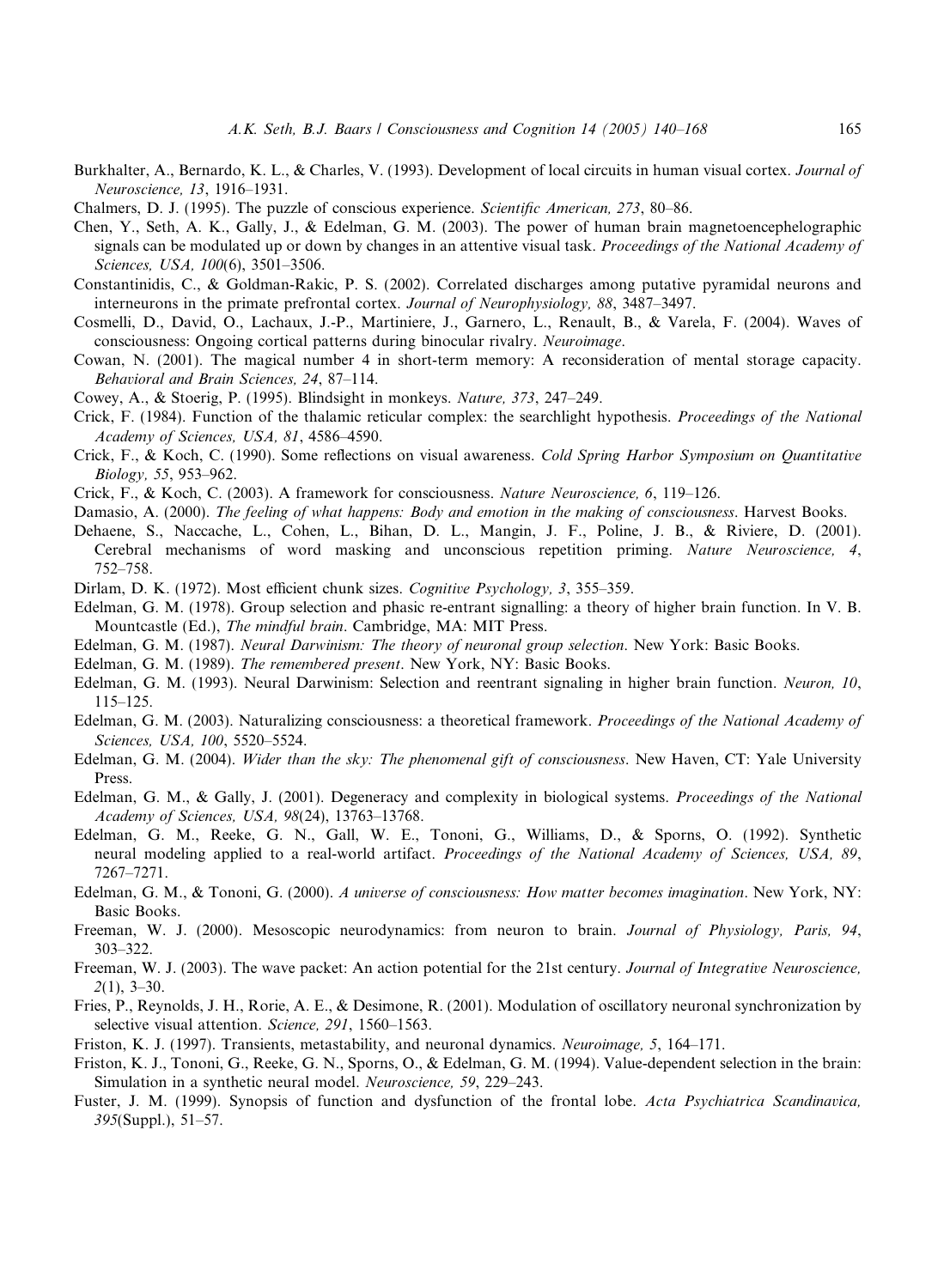- <span id="page-26-0"></span>Goodale, M. A., & Milner, A. D. (1992). Separate visual pathways for perception and action. Trends in Neuroscience, 15, 20–25.
- Gray, C. M. (1999). The temporal correlation hypothesis of visual feature integration: still alive and well. Neuron, 24, 31–47.
- Gray, C. M., & Singer, W. (1989). Stimulus-specific neuronal oscillations in orientation columns of cat visual cortex. Proceedings of the National Academy of Sciences, USA, 86, 1698–1702.
- Graybiel, A. M. (1995a). The basal ganglia. Trends in Neuroscience, 18, 60–62.
- Graybiel, A. M. (1995b). Building action repertoires: memory and learning functions of the basal ganglia. Current Opinion in Neurobiology, 5, 733–741.
- Gurney, K., Prescott, T. J., & Redgrave, P. (2001a). A computational model of action selection in the basal ganglia. I.A new functional anatomy. Biological Cybernetics, 84, 401–410.
- Gurney, K., Prescott, T. J., & Redgrave, P. (2001b). A computational model of action selection in the basal ganglia. II. Analysis and simulation of behaviour. Biological Cybernetics, 84, 411–423.
- Haier, R. J., Siegel, B. V., Jr., MacLachlan, A., Soderling, E., Lottenberg, S., & Buchsbaum, M. S. (1992). Regional glucose metabolic changes after learning a complex visuospatial/motor task: a positron emission tomographic study. Brain Research, 570, 134–143.
- Hilgard, E. R. (1977). Divided consciousness. New York: Wiley.
- Hinton, G., & Sejnowski, T. (Eds.). (1999). *Unsupervised learning. Foundations of neural computation*. Cambridge, MA: Bradford Books/MIT Press.
- Hoffman, R. E., & McGlashan, T. H. (2001). Neural network models of schizophrenia. Neuroscientist, 7, 441–454.
- Izhikevich, E. M., Gally, J. A., & Edelman, G. M. (2004). Spike-timing: Dynamics of neuronal groups. Cerebral Cortex, 14, 933–944.
- James, W. (1890). The principles of psychology. New York: Henry Holt.
- John, E. R. (2001). A field theory of consciousness. Consciousness and Cognition, 10, 184–213.
- John, E. R., Prichep, L. S., Kox, W., Valdes-Sosa, P., Bosch-Bayard, J., Aubert, E., Tom, M., di Michele, F., Gugino, L. D., & diMichele, F. (2001). Invariant reversible QEEG effects of anesthetics. Consciousness and Cognition, 10, 165–183.
- Kinney, H. C., Korein, J., Panigrahy, A., Dikkes, P., & Goode, R. (1994). Neuropathological findings in the brain of Karen Ann Quinlan. The role of the thalamus in the persistent vegetative state. New England Journal of Medicine, 330, 1469–1475.
- Koch, C. (2004). The quest for consciousness: A neurobiological approach. Roberts and co.
- Kreiman, G., Fried, I., & Koch, C. (2002). Single-neuron correlates of subjective vision in the human medial temporal lobe. Proceedings of the National Academy of Sciences, USA, 99, 8378–8383.
- Krichmar, J. L., & Edelman, G. M. (2002). Machine psychology: Autonomous behavior, perceptual categorization and conditioning in a brain-based device. Cerebral Cortex, 12, 818–830.
- Levine, J. (1983). Materialism and qualia: The explanatory gap. Pacific Philosophical Quarterly, 64, 354–361.
- Logothetis, N. K. (2003). MR imaging in the non-human primate: Studies of function and of dynamic connectivity. Current Opinion in Neurobiology, 13, 630–642.
- MacGregor, J. N. (1987). Short-term memory capacity: Limitation or optimization? Psychological Review, 94, 107–108.
- Mangan, B. (1993). Taking phenomenology seriously: The fringe and its implications for cognitive research. Consciousness and Cognition, 2, 89–108.
- Maril, A., Wagner, A. D., & Schacter, D. L. (2001). On the tip of the tongue: An event-related fMRI study of semantic retrieval failure and cognitive conflict. Neuron, 31, 653–660.
- Merker, B. (in press). The liabilities of mobility: A selection pressure for the transition to consciousness in animal evolution. Consciousness and Cognition.
- Mersenich, M. M., & Jenkins, W. M. (1995). Cortical plasticity, learning and learning dysfunction. In I. Kovacs (Ed.). Maturational windows and adult cortical plasticity (Vol. 22). Santa Fe Institute.
- Miller, G. A. (1956). The magical number seven, plus or minus two: Some limits on our capacity for processing information. The Psychological Review, 63, 81–97.
- Mitchell, M. (1997). An introduction to genetic algorithms. Cambridge, MA: MIT Press.
- Papoulis, A., & Pillai, S. (2002). Probability, random variables, and stochastic processes. New York: McGraw-Hill.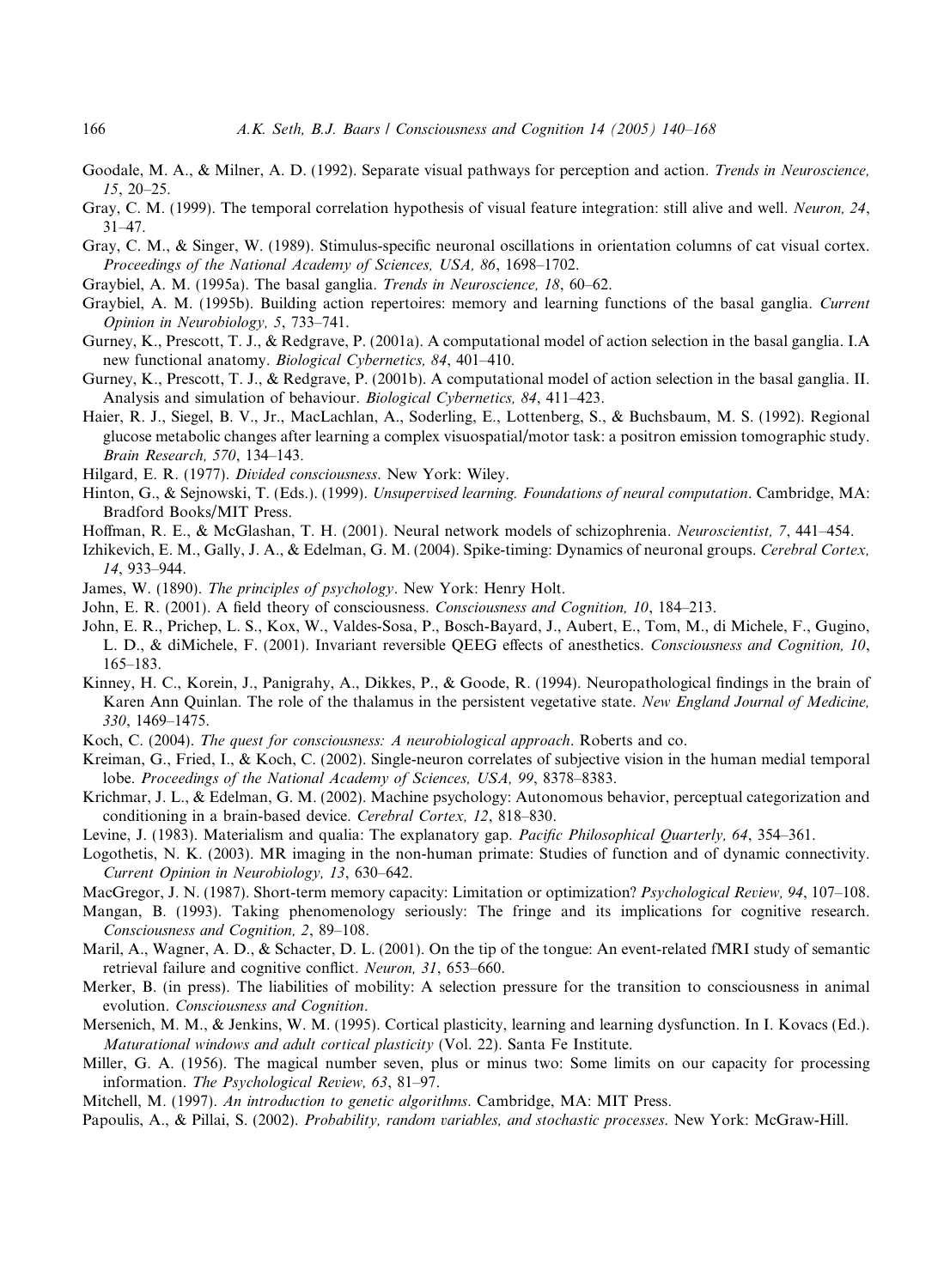- <span id="page-27-0"></span>Pashler, H. E. (1999). The psychology of attention. Cambridge, MA: MIT Press: Bradford books.
- Posner, M. I., & Dehaene, S. (1994). Attentional networks. Trends in Neuroscience, 17, 75–79.
- Posner, M. I., Walker, J. A., Friedrich, F. J., & Rafal, R. D. (1984). Effects of parietal injury on covert orienting of attention. Journal of Neuroscience, 4, 1863–1874.
- Price, C., & Friston, K. (2002). Degeneracy and cognitive anatomy. Trends in Cognitive Science, 6, 416–421.
- Reynolds, J. N., & Wickens, J. R. (2000). Substantia nigra dopamine regulates synaptic plasticity and membrane potential fluctuations in the rat neostriatum, in vivo. Neuroscience, 99, 199–203.
- Rowlands, M. (2001). The nature of consciousness. Cambridge: Cambridge University Press.
- Schultz, W. (2000). Multiple reward signals in the brain. Nature Reviews. Neuroscience, 1, 199–207.
- Seth, A. K., & Edelman, G. M. (2004a). Environment and behavior influence the complexity of evolved neural networks. Adaptive Behavior, 12, 5–20.
- Seth, A. K., & Edelman, G. M. (2004b). Theoretical neuroanatomy: Analyzing the structure, dynamics, and function of neuronal networks. In Z. Toroczkai (Ed.), Complex networks (pp. 487–518). Berlin: Springer.
- Seth, A. K., McKinstry, J. L., Edelman, G. M., & Krichmar, J. L. (2004). Visual binding through reentrant connectivity and dynamic synchronization in a brain-based device. Cerebral Cortex, 14(11), 1185–1199.
- Seth, A. K., Mckinstry, J. L., Edelman, G. M., & Krichmar, J. L. (2004). Active sensing of visual and tactile stimuli by brain-based devices. International Journal of Robotics and Automation, 19(4), 222–238.
- Shadlen, M. N., & Movshon, J. A. (1999). Synchrony unbound: A critical evaluation of the temporal binding hypothesis. Neuron, 24, 67–77.
- Shafritz, K. M., Gore, J. C., & Marois, R. (2002). The role of the parietal cortex in feature binding. Proceedings of the National Academy of Sciences, USA, 99, 1091.7–1092.2.
- Shannon, C., & Weaver, W. (1949). The mathematical theory of communication. Urbana, IL: The University of Illinois Press.
- Sheinberg, D. L., & Logothetis, N. K. (1997). The role of temporal cortical areas in perceptual organization. Proceedings of the National Academy of Sciences, USA, 94, 3408–3413.
- Singer, J. E. (1993). Experimental studies of the flow of ongoing thought. In J. Marsh (Ed.), Experimental and theoretical studies of consciousness. London: Wiley/Interscience.
- Singer, W. (1999). Neuronal synchrony: A versatile code for the definition of relations?. Neuron, 24, 49–65.
- Singer, W., & Gray, C. M. (1995). Visual feature integration and the temporal correlation hypothesis. Annual Review of Neuroscience, 18, 555–586.
- Sperry, R. W. (1968). Hemisphere deconnection and unity in conscious awareness. American Psychologist, 23, 723– 733.
- Sporns, O., Tononi, G., & Edelman, G. M. (2000). Theoretical neuroanatomy: Relating anatomical and functional connectivity in graphs and cortical connection matrices. Cerebral Cortex, 10, 127–141.
- Squire, L. R. (1992). Memory and the hippocampus: A synthesis from findings with rats, monkeys, and humans. Psychological Review, 99, 195–231.
- Srinivasan, R., Russell, D. P., Edelman, G. M., & Tononi, G. (1999). Increased synchronization of magnetic responses during conscious perception. Journal of Neuroscience, 19, 5435–5448.
- Standing, L. (1973). Learning 10,000 pictures. Quaterly Journal of Experimental Psychology, 25, 207–222.
- Steinmetz, P. N., Roy, A., Fitzgerald, P. J., Hsiao, S. S., Johnson, K. O., & Niebur, E. (2000). Attention modulates synchronized neuronal firing in primate somatosensory cortex. Nature, 404, 187–190.
- Stephan, K. M., Thaut, M. H., Wunderlich, G., Schicks, W., Tian, B., Tellmann, L., Schmitz, T., Herzog, H., McIntosh, G. C., Seitz, R. J., & Homberg, V. (2002). Conscious and subconscious sensorimotor synchronization prefrontal cortex and the influence of awareness. Neuroimage, 15, 345–352.
- Steriade, M., McCormick, D. A., & Sejnowski, T. J. (1993). Thalamocortical oscillations in the sleeping and aroused brain. Science, 262, 679–685.
- Thiele, A., & Stoner, G. (2003). Neuronal synchrony does not correlate with motion coherence in cortical area MT. Nature, 421, 366–370.
- Tononi, G., & Edelman, G. M. (1998). Consciousness and complexity. Science, 282, 1846–1851.
- Tononi, G., Edelman, G. M., & Sporns, O. (1998a). Complexity and coherency: Integrating information in the brain. Trends in Cognitive Science, 2, 474–484.